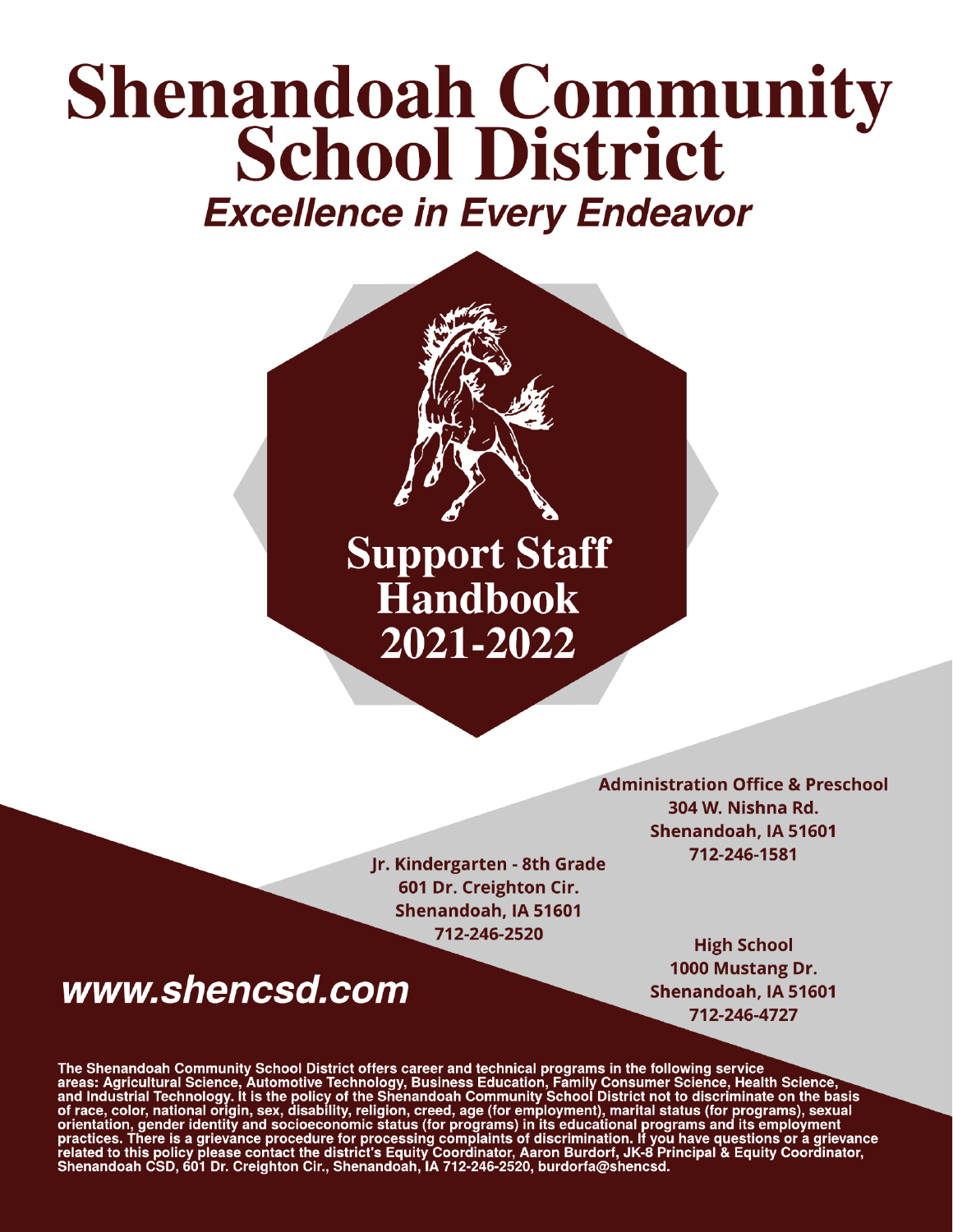### Contents

| <b>Required Training</b><br>19 |
|--------------------------------|
|                                |
|                                |
|                                |
|                                |
|                                |
|                                |
|                                |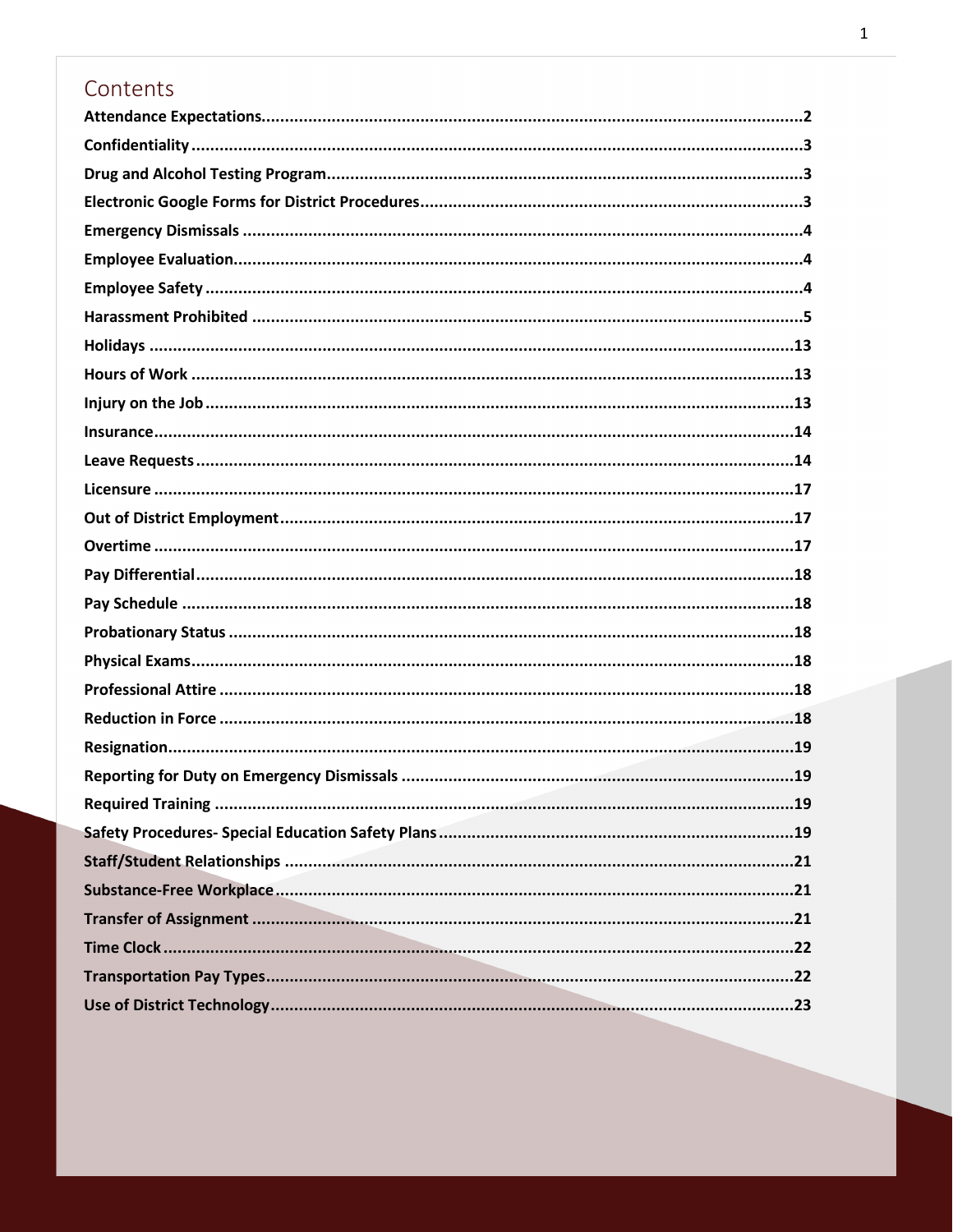#### **Mission Statement**

The Shenandoah Community School District, in partnership with families and the community, will provide each student an educational environment that maximizes his or her potential to become responsible, successful citizens and lifelong learners in an ever-changing world.

#### **Vision Statement**

It is the vision of the Shenandoah Schools, in partnership with the community that we provide:

- Students the tools to become responsible, successful citizens and lifelong learners in an ever-changing world.
- A safe and caring environment that ensures the dignity of all.
- Opportunities that stretch student and staff capabilities.
- School staff that are focused and visionary, collaborative and empowered to make knowledgeable decisions.

#### **Theory of Action**

If…

- We build a positive school climate, a culture of pride and accountability within the system;
- We build strong student, parent, and community relationships and focus on effective communication with all stakeholders;
- We further develop the capacity of our staff to perform at high levels;
- We hire and recruit committed, dedicated, reliable and accountable professionals to support our system; and
- We design, support and implement programs that will advance our students to compete in a global economy;
- We routinely evaluate programs and commit to making necessary improvements or eliminating ineffective practices; and
- We create and implement a multiyear facility plan that is supported by a sustainable finance plan

Then…

We will accomplish our goal of becoming the Southwest Iowa academic school of choice.

#### **Board Goals**

Excellence in Every Endeavor

- With a goal of excellence, we are committed to:
- Demonstrating an increase in annual academic student achievement in all core areas using multiple assessing measures (ACT, Iowa Assessments, iReady, FAST)
- Committing resources to mental health supports for staff and students
- Maintaining a strong financial position to support the comprehensive education program
- Using effective communication to enhance school-family relationships and school-community partnerships

#### <span id="page-2-0"></span>**Attendance Expectations**

The District expects all employees to be present and ready to perform their duties at the start of their duty day and to remain present for their entire duty day, unless they have the prior approval of their supervisor. Employees who exhibit chronic tardiness, or those who fail to call their supervisor or designated representative prior to being tardy, maybe subject to progressive discipline up to and including termination of employment.

Employees who will be away fromtheir normal place ofwork during normal duty hours are expected to report their absences in AESOP. Except in cases of emergency, absences should be requested and approved in advance.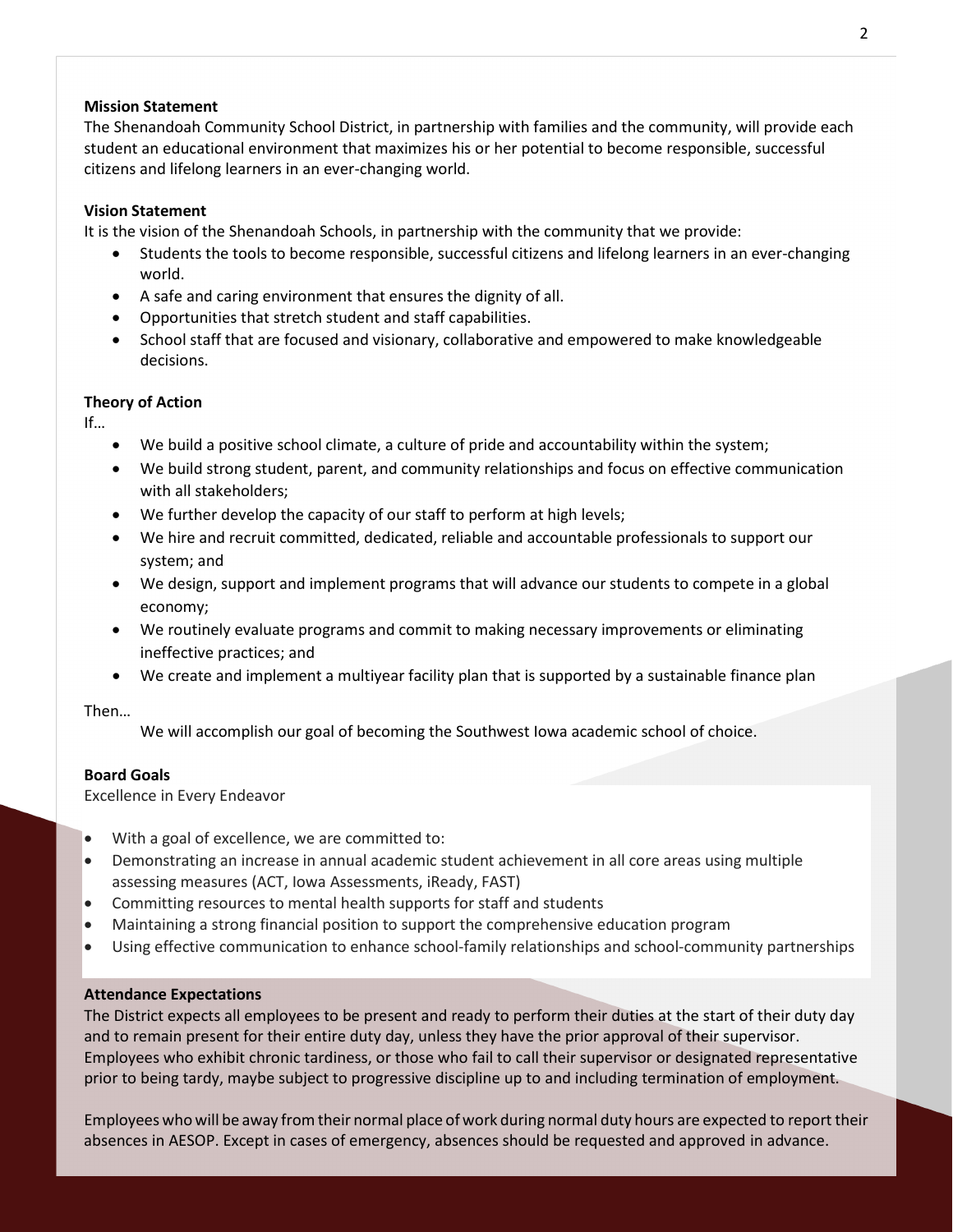Employees who are absent from work without contact and approval by their supervisor will be considered to have abandoned their position. In such cases, the employee will be notified in writing of this fact and given a timeframe within which they must contact their building principal or direct supervisor. In cases where contact does not occur within the defined time frame, the Board will take action to terminate the employee for voluntary resignation.

#### <span id="page-3-0"></span>**Confidentiality**

School employees frequently have access to confidential information. It is expected that school employees maintain confidentiality about information learned in the school environment and refrain from discussing matters related to students (student conduct, discipline, or performance) or their families with uninvolved staff and others outside of the work environment.

#### <span id="page-3-1"></span>**Drug and Alcohol Testing Program**

Employees who operate school vehicles are subject to drug and alcohol testing if a commercial driver's license is required to operate the school vehicle and the school vehicle transports sixteen or more persons including the driver or the school vehicle weighs twenty-six thousand one pounds or more. For purposes of the drug and alcohol testing program, the term "employees" includes applicants who have been offered a position to operate a school vehicle.

The employees operating a school vehicle as described above are subject to pre-employment drug testing and random, reasonable suspicion and post-accident drug and alcohol testing. Employees operating school vehicles shall not perform a safety-sensitive function within four hours of using alcohol. Employees governed by this policy shall be subject to the drug and alcohol testing program beginning the first day they operate or are offered a position to operate school vehicles and continue to be subject to the drug and alcohol testing program as long as they may be required to perform a safety-sensitive function as it is defined in the administrative regulations. Employees with questions about the drug and alcohol testing program may contact the school district contact person, the school nurse located at the High School.

Employees who violate the terms of this policy are subject to discipline up to and including termination. Employees who violate this policy bear the personal and financial responsibility, as a condition of continued employment, to successfully participate in a substance abuse evaluation and a substance abuse treatment program if recommended by the substance abuse professional. Employees who fail to or refuse to successfully participate in a substance abuse evaluation or recommended substance abuse treatment program may be subject to discipline up to and including termination.

#### <span id="page-3-2"></span>**Electronic Google Forms for District Procedures**

Please use the online form of this document to access the hyperlinks. Links can also be found on our website [http://www.shencsd.com/vnews/display.v/SEC/District%7CStaff%20Resources.](http://www.shencsd.com/vnews/display.v/SEC/District%7CStaff%20Resources)

| <b>AESOP</b>                | Need to be absent for any reason and or need a substitute? Please use AESOP to submit<br>leave requests for approval. You can also find this on the staff page of the district<br>website. |
|-----------------------------|--------------------------------------------------------------------------------------------------------------------------------------------------------------------------------------------|
| <b>Maintenance Form</b>     | Something not working or needs repair? Please use this link to make a maintenance                                                                                                          |
|                             | request. You can also find this on the staff page of the district website.                                                                                                                 |
| <b>Master Calendar Form</b> | If you need to schedule an event or student activity of any kind please use this link. You                                                                                                 |
|                             | can also find this on the staff page of the district website.                                                                                                                              |
| <b>Fundraiser Form</b>      | Planning a fundraiser for your activity or club? Please use this link to make a request                                                                                                    |
|                             | permission for a fundraiser. You can also find this on the staff page of the district                                                                                                      |
|                             | website.                                                                                                                                                                                   |
| <b>Out of State Travel</b>  | Planning a field trip or activity out of state? Please use this link to                                                                                                                    |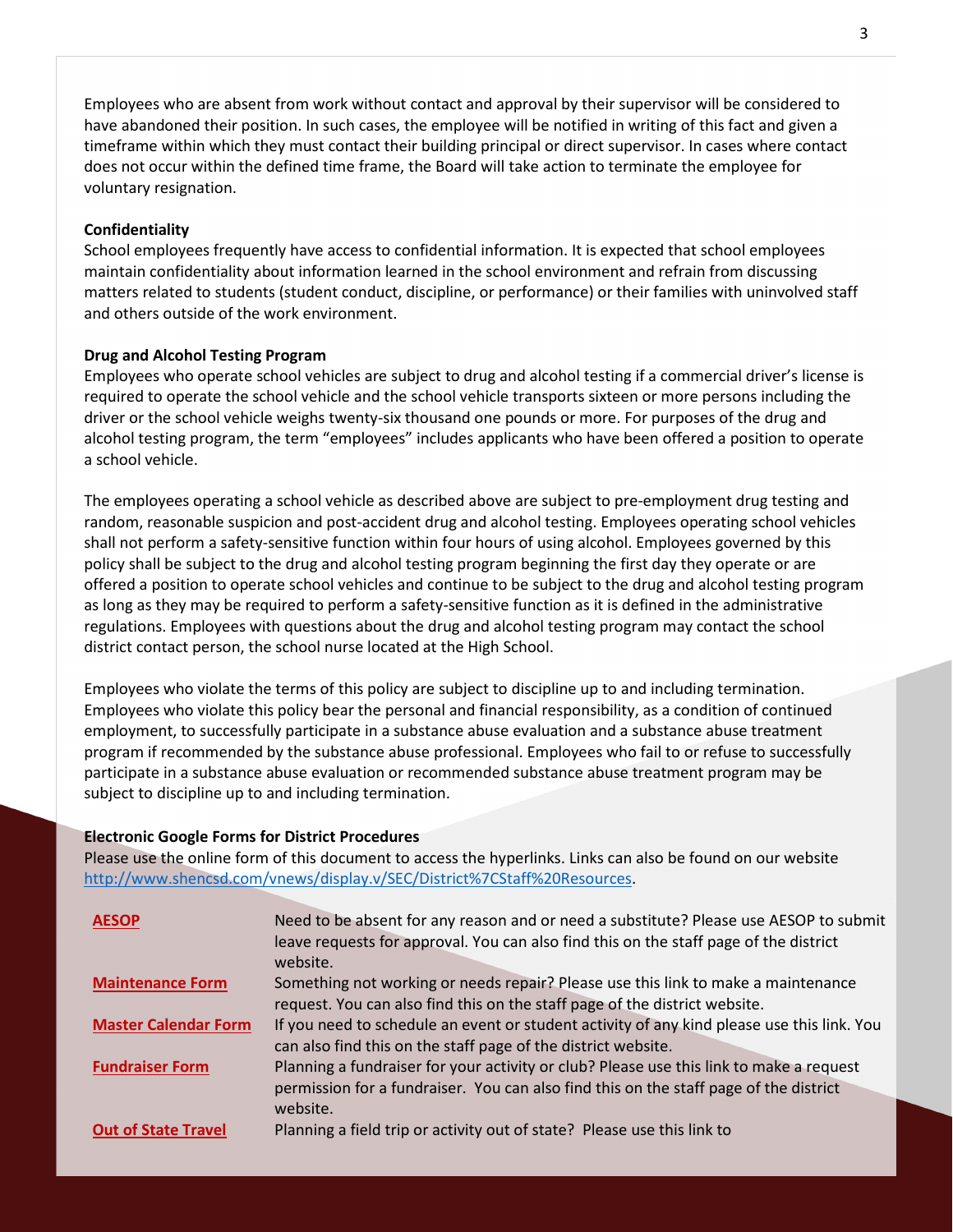| <b>Form</b>                | request permission to take students out of State for a field trip or<br>activity. You can also find this on the staff page of the district                                         |
|----------------------------|------------------------------------------------------------------------------------------------------------------------------------------------------------------------------------|
|                            | website.                                                                                                                                                                           |
| <b>Technology Form</b>     | If you need any type of technology assistance or purchase, please use this link to make<br>a technology request. You can also find this on the staff page of the district website. |
| <b>Transportation Form</b> | Please use this link to request permission to use a district vehicle or arrange for a bus<br>for a field trip.                                                                     |

#### <span id="page-4-0"></span>**Emergency Dismissals**

Support staff employees will not be paid for scheduled work time missed due to emergency dismissals such as late starts and early dismissals related to weather. When school is dismissed for the entire work day or shift, the employee that are not required to report to work will not be paid. The employee may be required to extend the work year when students are required to make up the day at the end of the school year.

Support staff employees will not be paid early dismissal time that is prescheduled on the school work calendar that is designated for professional development.

#### <span id="page-4-1"></span>**Employee Evaluation**

All employees will be evaluated by their supervisor on an annual basis. Employees will meet to discuss their evaluation with their supervisor and will be provided a written copy. Employees must sign a copy of their evaluation acknowledging receipt of the document. The signature does not necessarily constitute that the employee agrees with the content.

#### <span id="page-4-2"></span>**Employee Safety**

#### Health and Safety Provisions

The District strives to make reasonable provisions for the health and safety of its employees during the hours of employment. It is important that employees extend their complete cooperation to the District in maintaining District policies, rules and regulations as to health and safety. This includes but is not limited to using proper safety equipment, participating in required trainings, maintaining a clean work environment, properly storing equipment and chemicals, using equipment for its designated purpose and promptly reporting any unsafe conditions to their immediate supervisor.

#### Use of Reasonable Force

An employee may, within the scope of his/her employment and pursuant to School District policies, administrative regulations, and directives, using no more force than is reasonable and necessary, take appropriate action in selfdefense, or to protect School District property, or other school employees or students. This statement does not condone any action that is in any respect unlawful or in violation of school policy. All action taken by an employee pursuant to this section shall be promptly reported by the employee to his/her immediate supervisor.

#### Emergency Situations and Evacuations

Employees are trained to use the A.L.I.C.E. emergency protocol and are expected to know and understand district procedures for evacuations. Staff member have also been trained in CPR so that they can assist in providing life saving measures for students and other staff members as necessary.

In the event that a building of the Shenandoah Community School District is placed under jurisdiction other than its duly appointed and authorized professional staff for the purpose of emergency evacuation, no staff member whose assignment is in that building, shall be required by the Board of Education or the administration of the Shenandoah Community School District to perform any services above and beyond that all students under his/her immediate supervision have been safely evacuated. However, employees may be required to review the areas to which they are assigned for suspicious objects.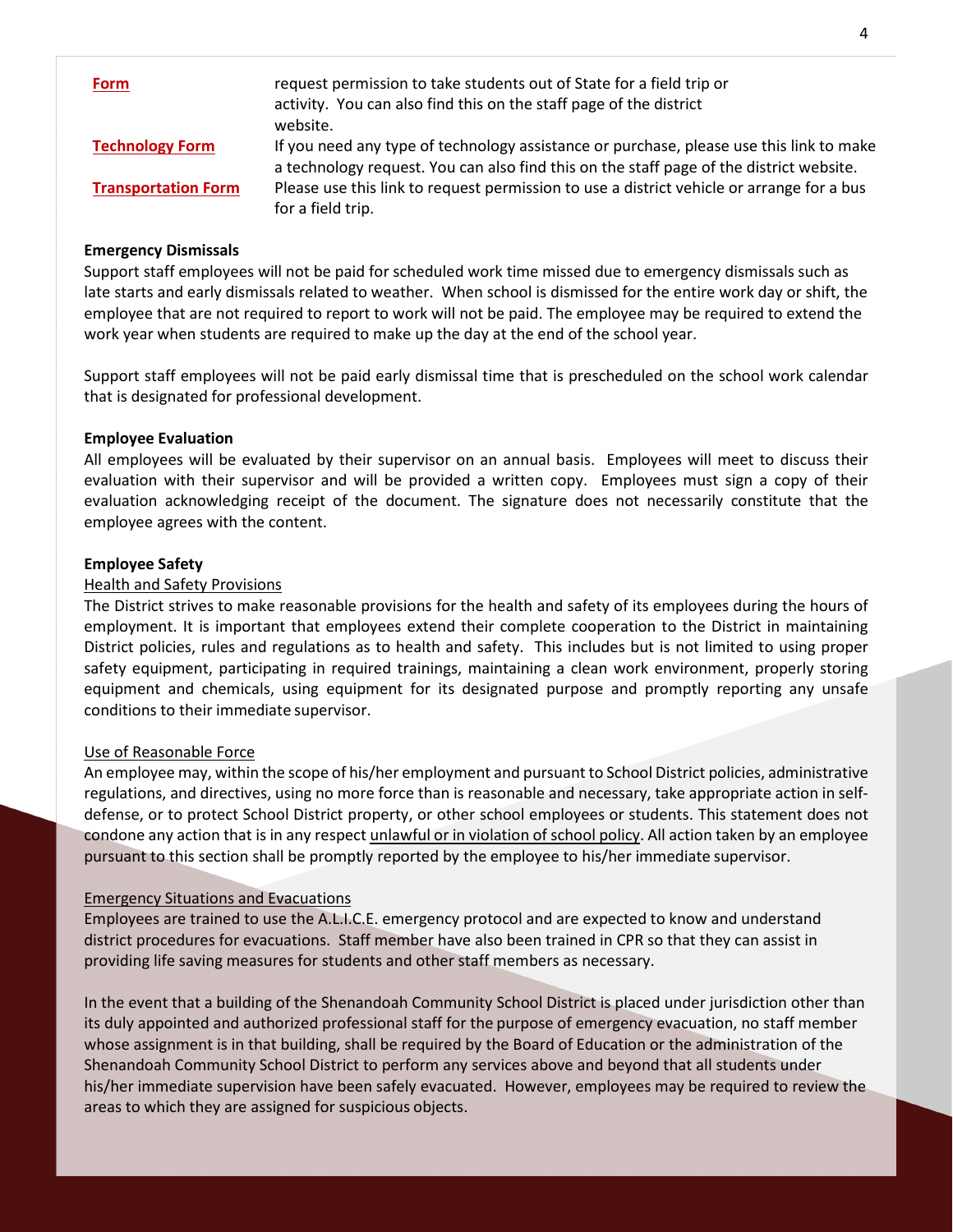#### Assaults

Whenever an employee has suffered an assault while acting within the scope of his/her employment, the employee shall notify his/her immediate supervisor immediately. The District will provide appropriate assistance to the assaulted employee(s) for needed liaison with the police and other authorities

If, as a result of an unprovoked assault as described above, an employee's clothing and personal effects, subject to the District's insurance policy definition and loss, are torn or destroyed, provided an investigation by the District indicated there was no negligence on the part of the employee, the employee shall be eligible for reimbursement for the damage. Reimbursement by the District for any loss shall be made only if such loss is not covered by the employee's personal insurance. This provision shall apply only to those incidents which occur on school property and while the employee is engaged in school business. A request for reimbursement shall be submitted in writing to the superintendent, shall describe the incident, shall state the amount of reimbursement sought and verification thereof, and shall be subject to approval by the District.

#### <span id="page-5-0"></span>**Harassment Prohibited**

Harassment and bullying of students, employees, officers, board directors and volunteers are against federal, state and local policy, and are not tolerated by the board. The board is committed to providing all students, employees, officers, board directors and volunteers with a safe and civil school environment in which all members of the school community are treated with dignity and respect. To that end, the board has in place policies, procedures, and practices that are designed to reduce and eliminate bullying and harassment as well as processes and procedures to deal with incidents of bullying and harassment. Bullying and harassment of students, employees, officers, board directors or volunteers or by other students, employees, officers, board directors, or volunteers or by others such as parents, vendors, and persons doing business with the school district, will not be tolerated in the school or school district.

For the purpose of this policy, the term "volunteer" includes, but is not limited to, a person performing a service for the benefit of and at the request of the school district.

The board prohibits harassment, bullying, or hazing of students, employees, officers, board directors and volunteers based on any of the following actual or perceived traits or characteristics: age, color, creed, national origin, race, religion, marital status, sex, sexual orientation, gender, gender identity, physical attributes, physical or mental ability or disability, ancestry, political party preference, political belief, socioeconomic status, or familial status.

This policy is in effect while students, employees, officers, board directors and volunteers are on property within the jurisdiction of the board; while on school-owned or school-operated vehicles; while attending or engaged in school-sponsored or school approved activities or functions regardless of location; and while away from school grounds if the misconduct directly affects the good order, efficient management and welfare of the school or school district.

If, after an investigation, a student is found to be in violation of this policy, the student shall be disciplined by appropriate measures up to, and including, suspension and expulsion. If after an investigation a school employee is found to be in violation of this policy, the employee shall be disciplined by appropriate measures up to, and including, termination. If, after an investigation, a school officer or board director is found to be in violation of this policy, the officer or director shall be subject to appropriate measures which may include public reprimand or removal from office, in accordance with applicable board policies and procedures and the law. If, after an investigation, a school volunteer is found to be in violation of this policy, the volunteer shall be subject to appropriate measures up to, and including, exclusion from school grounds.

Harassment and bullying mean any electronic, written, verbal, or physical act or conduct toward a student, employee, officer, board director or volunteer which is based on any actual or perceived trait or characteristic of the individual and which creates an objectively hostile school or work environment that meets one or more of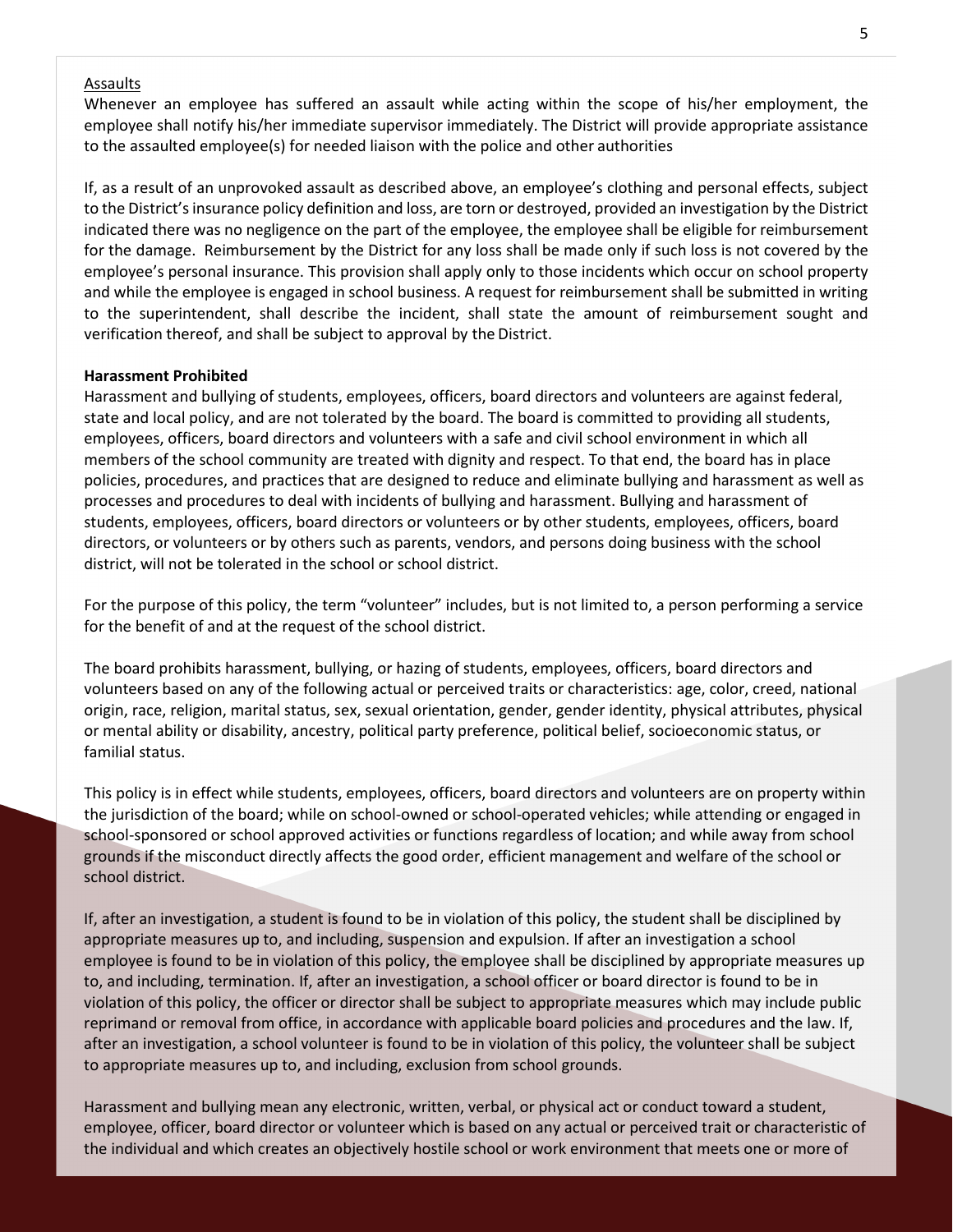the following conditions:

Places the student, employee, officer, board director or volunteers in reasonable fear of harm to their person or property;

- Has a substantially detrimental effect on the student's, employee's, officer's,board director's or volunteer's physical or mental health;
- Has the effect of substantially interfering with the student's academic performance or an employee's, officer's, board director's or volunteer's work performance;or
- Has the effect of substantially interfering with the student's, employee's, officer's, board director's or volunteer's ability to participate in or benefit from the services, activities, or privileges provided by a school.

"Electronic" means any communication involving the transmission of information by wire, radio, optical cable, electromagnetic, or other similar means. "Electronic" includes but is not limited to communication via electronic mail, internet-based communications, pager service, cell phones, electronic text messaging, or similar technologies.

Harassment and bullying may include, but are not limited to, the following behaviors and circumstances:

- Verbal, nonverbal, physical or written harassment, bullying, hazing, or other victimization that have the effect of causing injury, discomfort, fear, or suffering to the victim;
- Repeated remarks of demeaning nature that have the effect of causing injury, discomfort, fear, or suffering to the victim;
- Implied or explicit threats concerning one's grades, achievements, property, etc. that have the effect of causing injury, discomfort, fear, or suffering to the victim;
- Demeaning jokes, stories, or activities directed at the victim that have the purpose or effectof causing injury, discomfort, fear, or suffering to the victim;and/or
- Unreasonable interference with a victim's performance or creation of anintimidating, offensive, or hostile learning or workenvironment.

Sexual harassment means unwelcome sexual advances, requests for sexual favors, or other verbal or physical conduct of a sexual nature when:

- Submission to the conduct is made either implicitly or explicitly a term or condition of the student's education or benefits or the individual's work oremployment;
- Submission to or rejection of the conduct by a student or school employee is used as the basis for academic decisions affecting that student or employment decisions affecting the individual; or
- The conduct has the purpose or effect of substantially interfering with the student's academic performance or individual's work performance, or creating an intimidating, hostile or offensive education or work environment.

In situations between students and school officials, faculty, staff, or volunteers who have direct contact with students, bullying and harassment may also include the following behaviors:

- Requiring that a student submit to bullying or harassment by another student, either explicitlyor implicitly, as a term or condition of the targeted student's education or participation in school programs or activities; and/or
- Requiring submission to or rejection of such conduct as a basis for decisions affecting thestudent.

To the extent provided in Iowa Code Section 280.28, any person who promptly, reasonably, and in good faith reports an incident of bullying or harassment under this policy to a school official, shall be immune from civil or criminal liability relating to such report and to the person's participation in any administrative, judicial, or other proceeding relating to the report.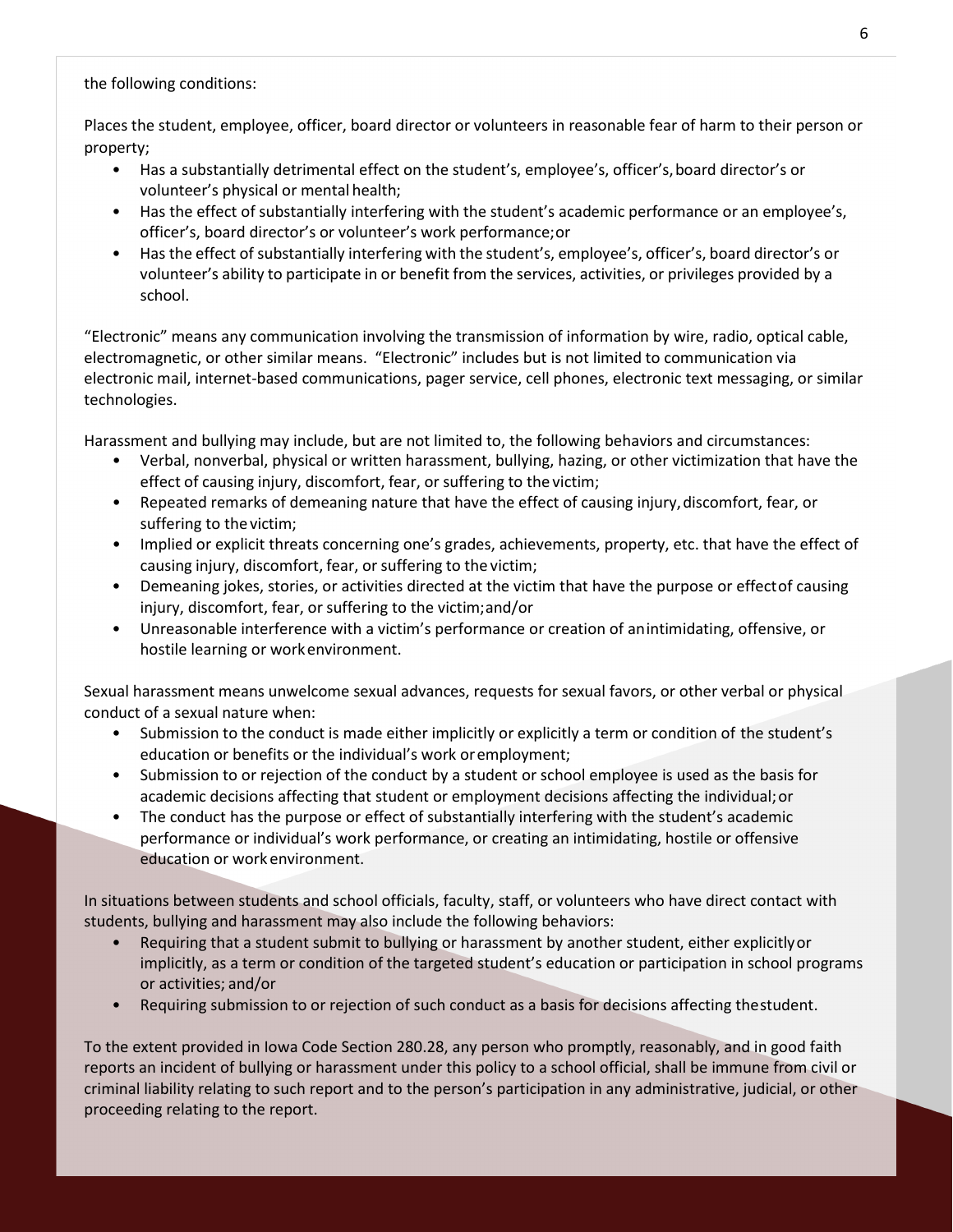Retaliation, reprisal, or false accusation against any person because the person has filed a bullying or harassment complaint or assisted or participated in a harassment investigation or proceeding is also prohibited. Individuals who knowingly file false harassment complaints and any person who gives false statements in an investigation shall be subject to discipline by appropriate measures, as shall any person who is found to have retaliated against another in violation of this policy. Any student found to have retaliated in violation of this policy shall be subject to measures up to, and including, suspension and expulsion. Any school employee found to have retaliated in violation of this policy shall be subject to measures up to, and including, termination of employment. A school officer or board director found to have retaliated in violation of this policy shall be subject to measures up to, and including, public reprimand and removal from office, in accordance with applicable board policies and procedures and the law. Any school volunteer found to have retaliated in violation of this policy shall be subject to measures up to, and including, exclusion from school grounds. Other persons found to have retaliated in violation of this policy shall be subject to appropriate measures as determined by the school district.

The school or school district will promptly and reasonably investigate allegations of bullying or harassment. The building principal or designee will be responsible for handling all complaints alleging bullying or harassment at the school building level. The superintendent or designee will be responsible for handling all complaints of bullying and harassment at the district administration or board level.

It also is the responsibility of the superintendent, in conjunction with principals, to develop procedures regarding this policy. The superintendent also is responsible for organizing training programs for students, employees, school officers, board directors and volunteers. The training will include how to recognize harassment and what to do in case someone is bullied or harassed. It will also include proven effective harassment prevention strategies. The superintendent will also develop a process for evaluating the effectiveness of the policy in reducing bullying and harassment. The superintendent shall report to the board on the progress of reducing bullying and harassment.

The board will annually publish this policy. The policy may be publicized by the following means:

- Inclusion in the student handbook
- Inclusion in the employee handbook
- Inclusion in the registration materials
- Inclusion on the school or school district's website

And a copy shall be made available to any person at the central administrative office at 304 West Nishna, Shenandoah, IA 51601

Legal References: 20 U.S.C. §§ 1221-1234i (2004). 29 U.S.C. § 794 (1994). 42 U.S.C. §§ 2000d-2000d-7 (2004). 42 U.S.C. §§ 12001 *et. seq.* (2004). Senate File 61, 1<sup>st</sup> Regular Session, 82<sup>nd</sup> General Assembly, (2007). Iowa Code §§ 216.9; 280.3 (2009). 281 I.A.C. 12.3(6). Morse v. Frederick, 127 S Ct. 2618 (2007)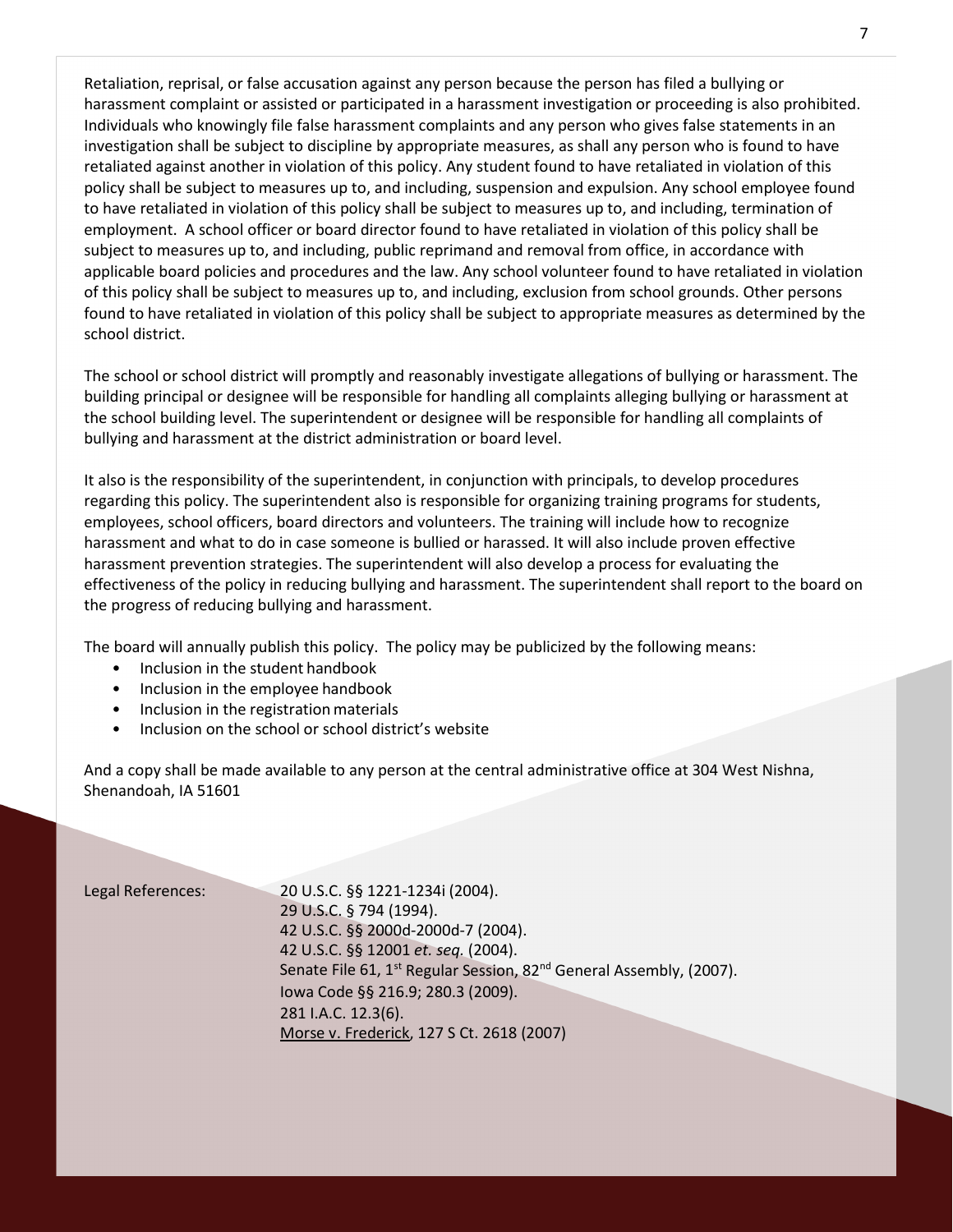#### 103. E1 ANTI-BULLYING/HARASSMENT COMPLAINT FORM

| Name of complainant:                                                                                                                                        |                           |                           |  |
|-------------------------------------------------------------------------------------------------------------------------------------------------------------|---------------------------|---------------------------|--|
| Position of complainant:                                                                                                                                    |                           |                           |  |
| Name of student or employee target:<br><u> 1989 - Johann Barbara, martxa alemaniar amerikan basar da da a shekara 1980 - Andrew Santa Barbara, a shekar</u> |                           |                           |  |
| Date of complaint:                                                                                                                                          |                           |                           |  |
| Name of alleged harasser or bully:<br><u> 1989 - John Stein, mars and de Brazilian (b. 1989)</u>                                                            |                           |                           |  |
| Date and place of incident or incidents:                                                                                                                    |                           |                           |  |
| Nature of Discrimination or Harassment Alleged (Check all that apply)                                                                                       |                           |                           |  |
| Age                                                                                                                                                         | <b>Physical Attribute</b> | Sex                       |  |
| Disability                                                                                                                                                  | <b>Political Belief</b>   | Sexual Orientation        |  |
| <b>Familial Status</b>                                                                                                                                      | Race/Color                | Socio-economic Background |  |
| <b>Marital Status</b>                                                                                                                                       | Religion/Creed            | Other - Please Specify:   |  |
| National Origin/Ethnic                                                                                                                                      | Gender or Gender Identity |                           |  |
| Background/Ancestry                                                                                                                                         |                           |                           |  |
| Description of misconduct:                                                                                                                                  |                           |                           |  |
| Name of witnesses (if any):<br>the contract of the contract of the contract of the contract of the contract of                                              |                           |                           |  |
| Evidence of harassment or bullying, i.e., letters, photos, etc. (attach evidence if possible):                                                              |                           |                           |  |
|                                                                                                                                                             |                           |                           |  |
| Any other information:                                                                                                                                      |                           |                           |  |
|                                                                                                                                                             |                           |                           |  |

I agree that all of the information on this form is accurate and true to the best of my knowledge.

Signature: 

Date: \_\_\_\_\_\_\_\_\_\_\_\_\_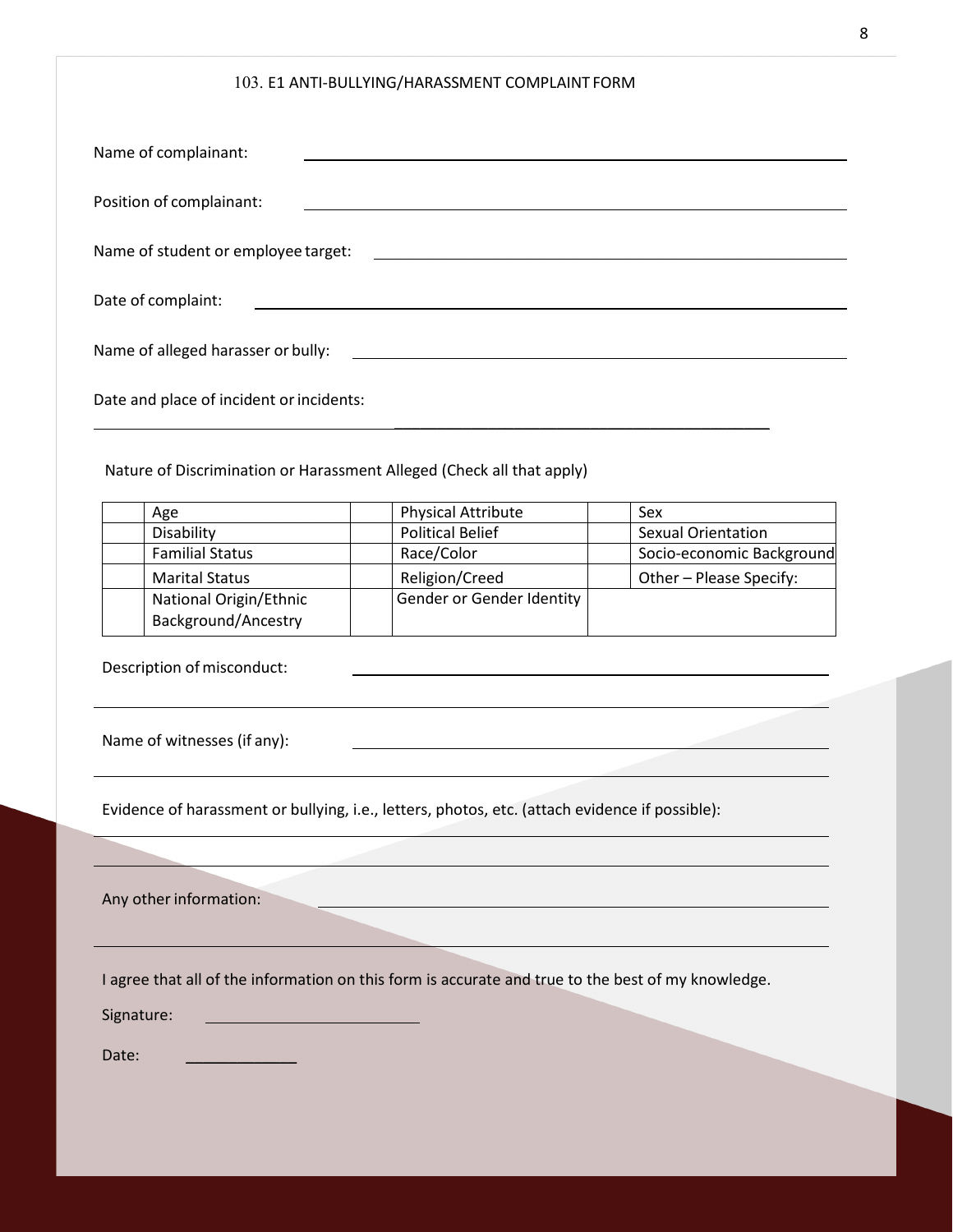| 104.1E2 ANTI-BULLYING/HARASSMENT WITNESS DISCLOSURE FORM |  |
|----------------------------------------------------------|--|
|----------------------------------------------------------|--|

| Name of witness:<br>and the control of the control of the control of the control of the control of the control of the control of the                   |
|--------------------------------------------------------------------------------------------------------------------------------------------------------|
| Position of witness:<br><u> 1989 - Johann Stoff, amerikansk politiker (d. 1989)</u>                                                                    |
| Date of testimony, interview:<br><u> 1989 - Johann Harry Harry Harry Harry Harry Harry Harry Harry Harry Harry Harry Harry Harry Harry Harry Harry</u> |
| Description of incident witnessed:<br><u> 1980 - Johann Barnett, fransk politik (d. 1980)</u>                                                          |
|                                                                                                                                                        |
| ,我们也不会有什么?""我们的人,我们也不会有什么?""我们的人,我们也不会有什么?""我们的人,我们也不会有什么?""我们的人,我们也不会有什么?""我们的人                                                                       |
|                                                                                                                                                        |
|                                                                                                                                                        |
|                                                                                                                                                        |
| Any other information:                                                                                                                                 |
| <u> 1989 - Johann Stoff, amerikansk politiker (d. 1989)</u>                                                                                            |
|                                                                                                                                                        |
|                                                                                                                                                        |
| ,我们也不会有什么。""我们的人,我们也不会有什么?""我们的人,我们也不会有什么?""我们的人,我们也不会有什么?""我们的人,我们也不会有什么?""我们的人                                                                       |
|                                                                                                                                                        |
| I agree that all of the information on this form is accurate and true to the best of my knowledge.                                                     |
| Signature:                                                                                                                                             |
|                                                                                                                                                        |
| Date:                                                                                                                                                  |
|                                                                                                                                                        |
|                                                                                                                                                        |
|                                                                                                                                                        |
|                                                                                                                                                        |
|                                                                                                                                                        |
|                                                                                                                                                        |
|                                                                                                                                                        |
|                                                                                                                                                        |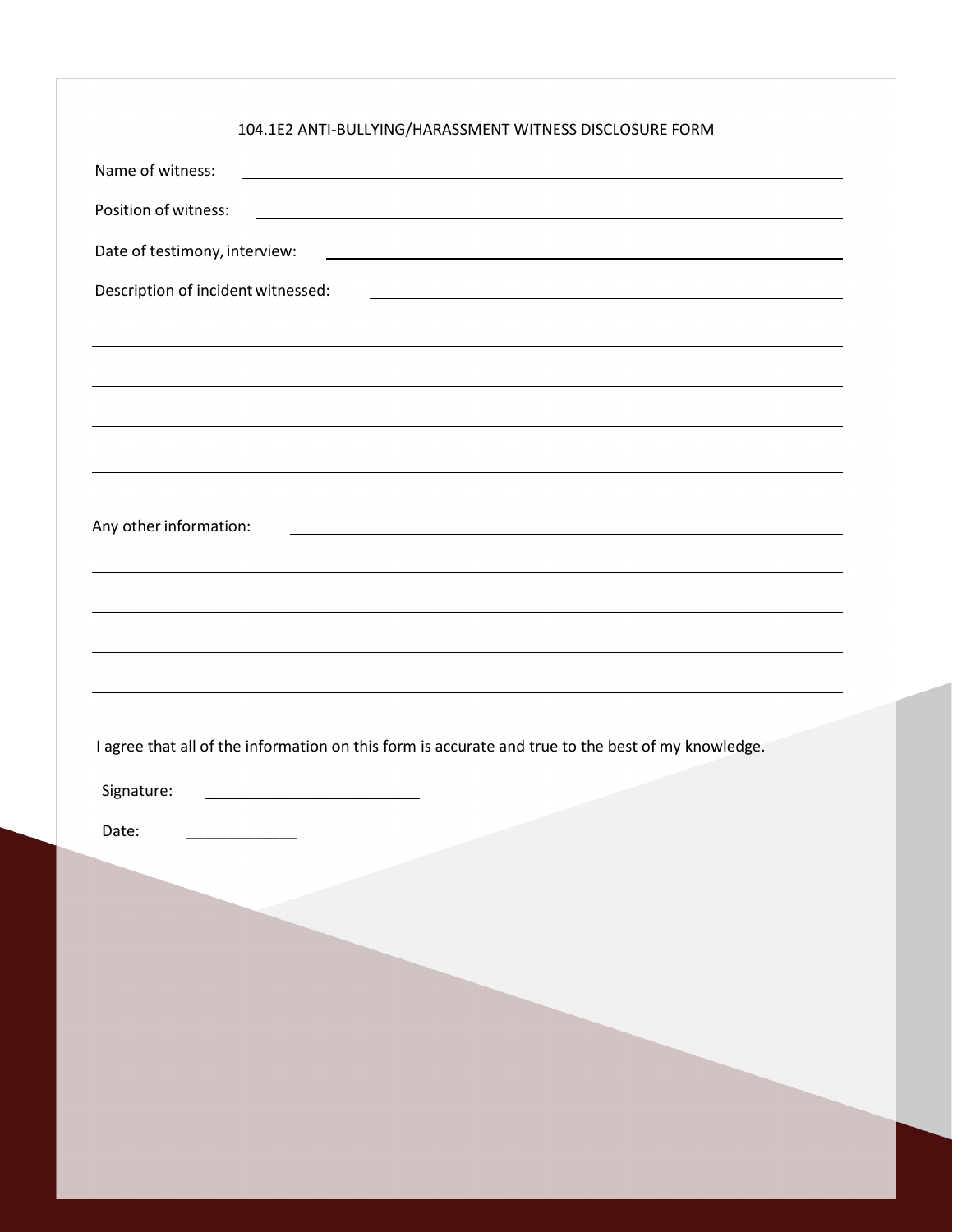#### DISPOSITION OF ANTI-BULLYING/HARASSMENT COMPLAINT FORM

| Name of complainant:                                             |  |
|------------------------------------------------------------------|--|
| Name of student or<br>employee target:                           |  |
| Grade and building of<br>student or employee:                    |  |
| Name and position or grade of<br>alleged perpetrator/respondent: |  |
|                                                                  |  |

Date of initial complaint:

Nature of discrimination or harassment alleged (Check all that apply)

| Age                                           | <b>Physical Attribute</b>    | Sex                       |
|-----------------------------------------------|------------------------------|---------------------------|
| Disability                                    | <b>Political Belief</b>      | Sexual Orientation        |
| <b>Familial Status</b>                        | Race/Color                   | Socio-economic Background |
| <b>Marital Status</b>                         | Religion/Creed               | Other - Please Specify:   |
| National Origin/Ethnic<br>Background/Ancestry | Gender or Gender<br>Identity |                           |

| I agree that all of the information on this form is accurate and true to the best of my knowledge. |  |  |  |
|----------------------------------------------------------------------------------------------------|--|--|--|
|----------------------------------------------------------------------------------------------------|--|--|--|

Signature: Date: \_\_\_\_\_\_\_\_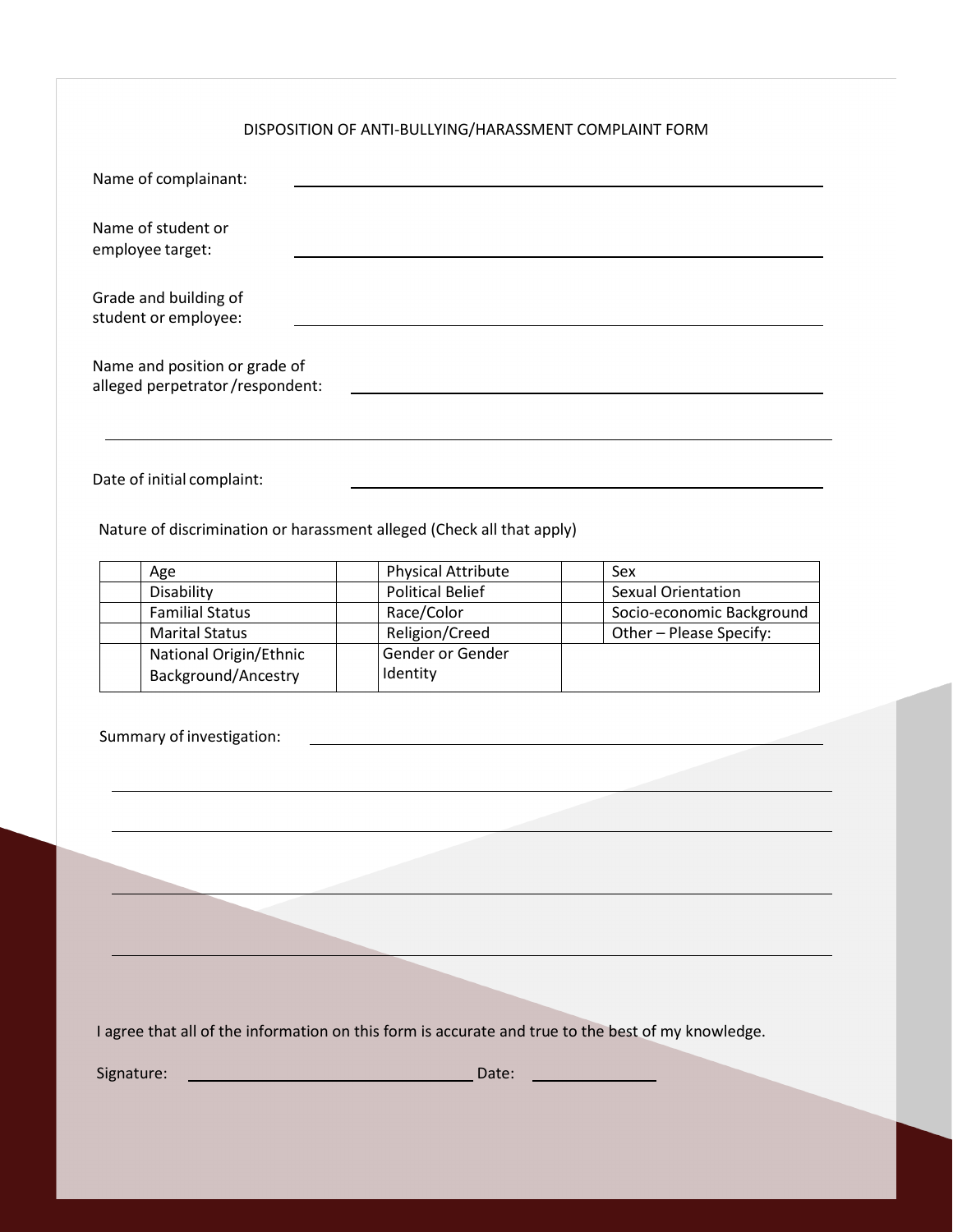#### 104.1R1 ANTI-HARASSMENT/BULLYING INVESTIGATION PROCEDURES

Individuals who feel that they have been harassed should:

Communicate to the bully/harasser that the individual expects the behavior to stop, if the individual is comfortable doing so. If the individual wants assistance communicating with the bully/harasser, the individual should ask a teacher, counselor, principal, or superintendent to help.

If the harassment does not stop, or the individual does not feel comfortable confronting the harasser, the individual should:

- 1. Tell a teacher, counselor, principal or superintendent; and
- 2. Write down exactly what happened, keep a copy and give another copy to the teacher, principal or superintendent including:
	- what, when and where it happened;
	- who was involved;
	- exactly what was said or what the harasserdid;
	- witnesses to the harassment;
	- what the complainant said or did, either at the time orlater;
	- how the complainant felt; and
	- how the bully/harasser responded.

#### COMPLAINT PROCEDURE

An individual who believes that the individual has been harassed or bullied will notify the building principal or designee for all complaints at the school building level. The superintendent or designee will be responsible for handling all complaints of bullying and harassment at the district administration or board level. The alternate investigator is the Equity Coordinator, Assistant Principal or designee. The investigator may request that the individual complete the Harassment/Bullying Complaint form and turn over evidence of the harassment, including, but not limited to, letters, tapes, or pictures. However, completion of a complaint on the Harassment/Bullying Complaint form is not mandatory for purposes of investigating a complaint. The complainant shall be given a copy of the completed complaint form. Information received during the investigation is kept confidential to the extent possible.

An investigator, with the approval of the principal or the superintendent has the authority to initiate an investigation in the absence of a written complaint.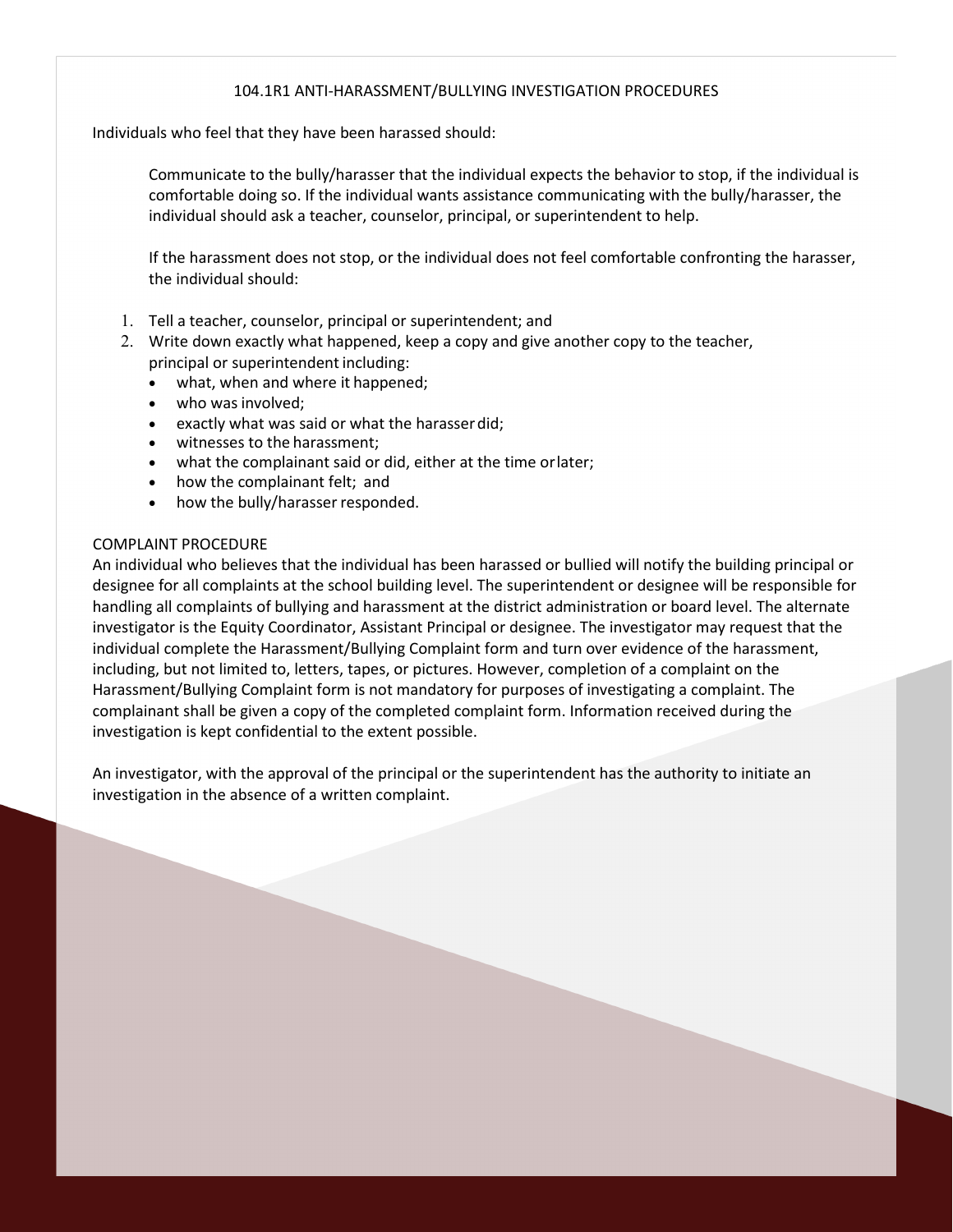#### INVESTIGATION PROCEDURE Level One

The building principal (or designee), for harassment or bullying occurring at the school building level, and the superintendent (or designee), for harassment or bullying occurring at the district administration or board level, will assign an investigator. The investigator will be designated by the building principal or superintendent and can be a supervisor, a building or district administrator, or a designated level 1 investigator for Chapter 102 complaints. The complainant should be informed of these choices and given the opportunity for input into the choice of investigator assigned to the complaint. Once assigned, the investigator will reasonably and promptly commence the investigation. The investigator will interview the complainant and the alleged harasser/bully. The alleged harasser/bully may file a written statement in response to the complaint. The investigator may also interview witnesses and consider other evidence as deemed appropriate. Upon completion of the investigation, the investigator will make written findings and conclusions as to each allegation of harassment or bullying and report the findings and conclusions to the principal (or designee), superintendent (or designee) or board president (or designee), depending upon whether the alleged harassment or bullying occurred at the school building or district administration or board level. The investigator will provide a copy of the written findings and conclusions of the investigation to the principal (or designee), superintendent (or designee) or board president (or designee), as appropriate.

Following receipt of the investigator's report, the principal, superintendent, or board president designee, as appropriate, may investigate further, if deemed necessary, and make a determination of any appropriate additional steps, which may include discipline or other remedial action.

Prior to the determination of the appropriate discipline or other remedial action, the principal, superintendent, or designee, as appropriate, may, at his/her discretion, interview the complainant and the alleged harasser/bully.

The principal, superintendent, or designee, as appropriate, will file a written report closing the case and documenting any disciplinary action taken or any other action taken in response to the complaint. The complainant, the alleged harasser/bully and the investigator will receive notice as to the conclusion of the investigation. The principal, superintendent, or designee, as appropriate will maintain a log of information necessary to comply with Iowa Department of Education reporting procedures.

#### Level Two

If the complaint is not resolved at level one to the satisfaction of the complainant or the alleged harasser/bully, the grievant(s) may appeal the findings to the superintendent or appropriate designee. The filing of the level two complaint must be within fifteen (15) working days from the date of the conclusion of the level one investigation and must be made in writing using the anti-harassment/bullying complaint form stating the nature of the grievance. The grievant may request a meeting concerning the complaint with the superintendent or designee. A parent or guardian may accompany a minor student. The superintendent or designee shall investigate the complaint and attempt to resolve it. A written report from the superintendent or designee regarding action taken will be sent to the involved parties within fifteen (15) working days after receipt of the level two complaint.

#### POINTS TO REMEMBER IN THE INVESTIGATION

- Evidence uncovered in the investigation is treated as confidential, to the extent possible. Complaints must be taken seriously and investigated.
- No retaliation will be taken against individuals involved in the investigation process. Individuals who retaliate will be subject to discipline as appropriate.
- The totality of the circumstances will be considered in determining whether conduct constitutes harassment or bullying in violation of this policy.
- Students, employees, officers, board directors, and volunteers are expected to fully and fairly cooperate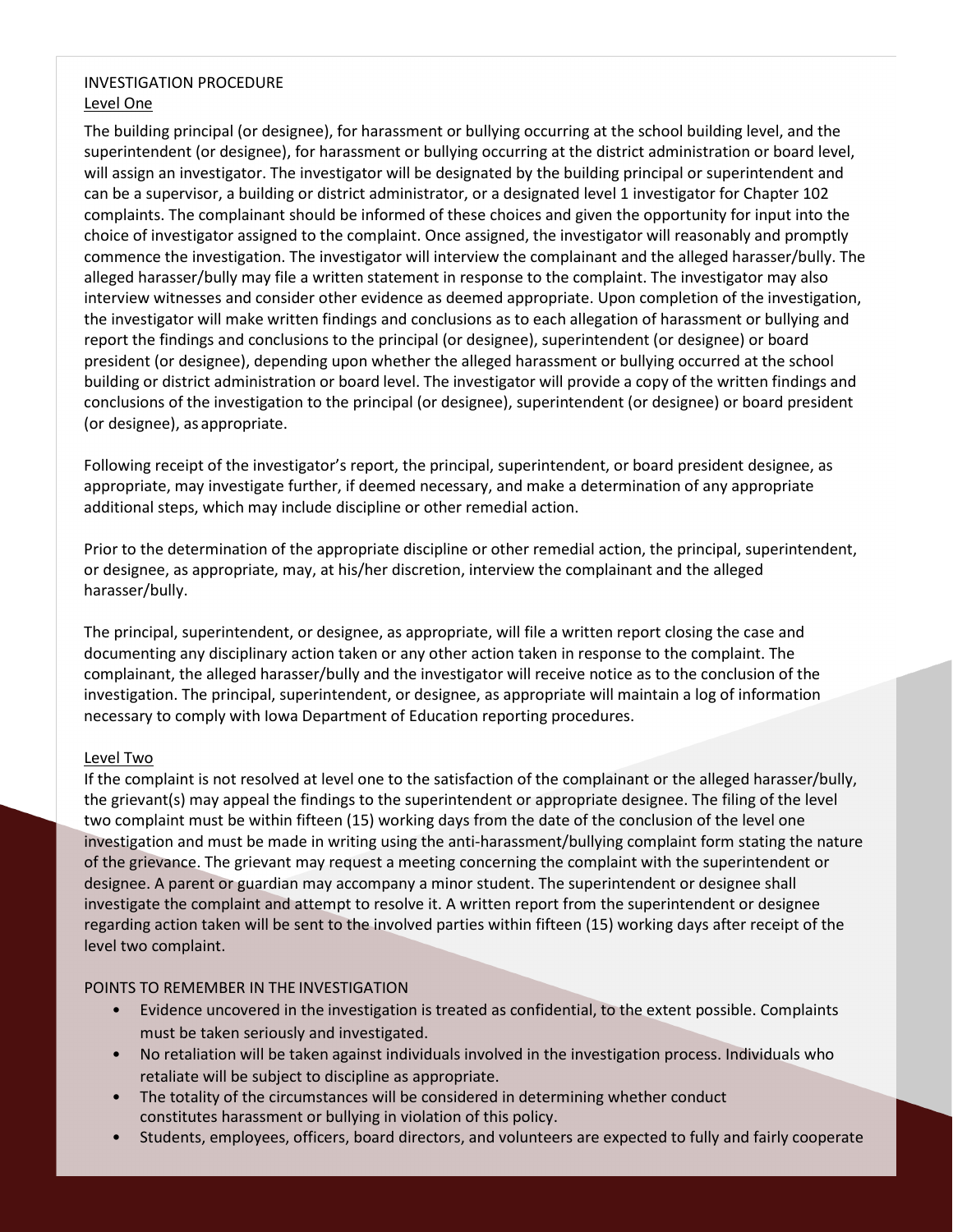#### in any investigation.

#### **CONFLICTS**

If the designated investigator is the subject of or a witness to the incident or is otherwise personally affected by the complaint procedures related to the incident, an alternate investigator shall investigate the complaint. If the building principal, superintendent, or designee involved in the investigation procedure and resolution of the complaint is the subject of or a witness to the incident or is otherwise personally affected by the complaint procedures related to the incident, an alternate administrator shall serve as a substitute.

This procedure in no way denies the right of a person to file a formal complaint with the Iowa Civil Rights Commission, the Federal Office of Civil Rights for the U.S. Department of Education, the Federal Equal Employment Opportunity Commission, and/or the Iowa Department of Education for mediation or rectification of civil rights grievances, or to seek private counsel for complaints alleging bullying, harassment, or discrimination.

#### <span id="page-13-0"></span>**Holidays**

Board designated paid holidays will be days off without loss of pay for all full time and part time support staff employees, if the day falls within the employee's regular work schedule. If a holiday occurs during times that school is not in session and the employee is not normally scheduled to work, they will not be paid i.e. if the last day of school is scheduled before Memorial Day and the employee is not scheduled to work past the end of the school year, the employee would not be paid for the holiday.

All support staff employees receive holiday pay. Board designated paid holidays for all employees:

| Labor Day        | New Year's Day      |
|------------------|---------------------|
| Thanksgiving Day | Good Friday         |
| Christmas Day    | <b>Memorial Day</b> |

Board designated paid holidays for 11/12-month support staff employees:

| Labor Day        | Good Friday               |
|------------------|---------------------------|
| Thanksgiving Day | Memorial Day Friday after |
| Thanksgiving Day | Independence Day          |
| Christmas Day    | New Year's Day            |

#### <span id="page-13-1"></span>**Hours of Work**

Employees will be notified of their normal work hours by their immediate supervisor. Employees may be asked to extend or reduce their hours for a specified day or time period at the employer's discretion to meet the immediate needs of the district. Employees will be given five (5) days' notice of any permanent change in their normal hours of work.

Principals and department supervisors are responsible for scheduling the hours and work assignments for employees. A reasonable effort will be made to schedule an employee's hours of work in a single block of time. However, the assigned hours may vary according to the needs of the employer. It is within the right of the employer to schedule employees, substitutes, and temporary workers to meet the needs of the district.

#### Duty Free Meal Break

Employees who work a single block of time of six hours or more will have an unpaid duty-free meal break of not less than thirty minutes to be arranged with the employee's supervisor. Employees who are assigned a duty during their meal break will be paid for the duty time.

#### <span id="page-13-2"></span>**Injury on the Job**

The district strives to maintain a safe and accident free work environment. Employees are expected to use good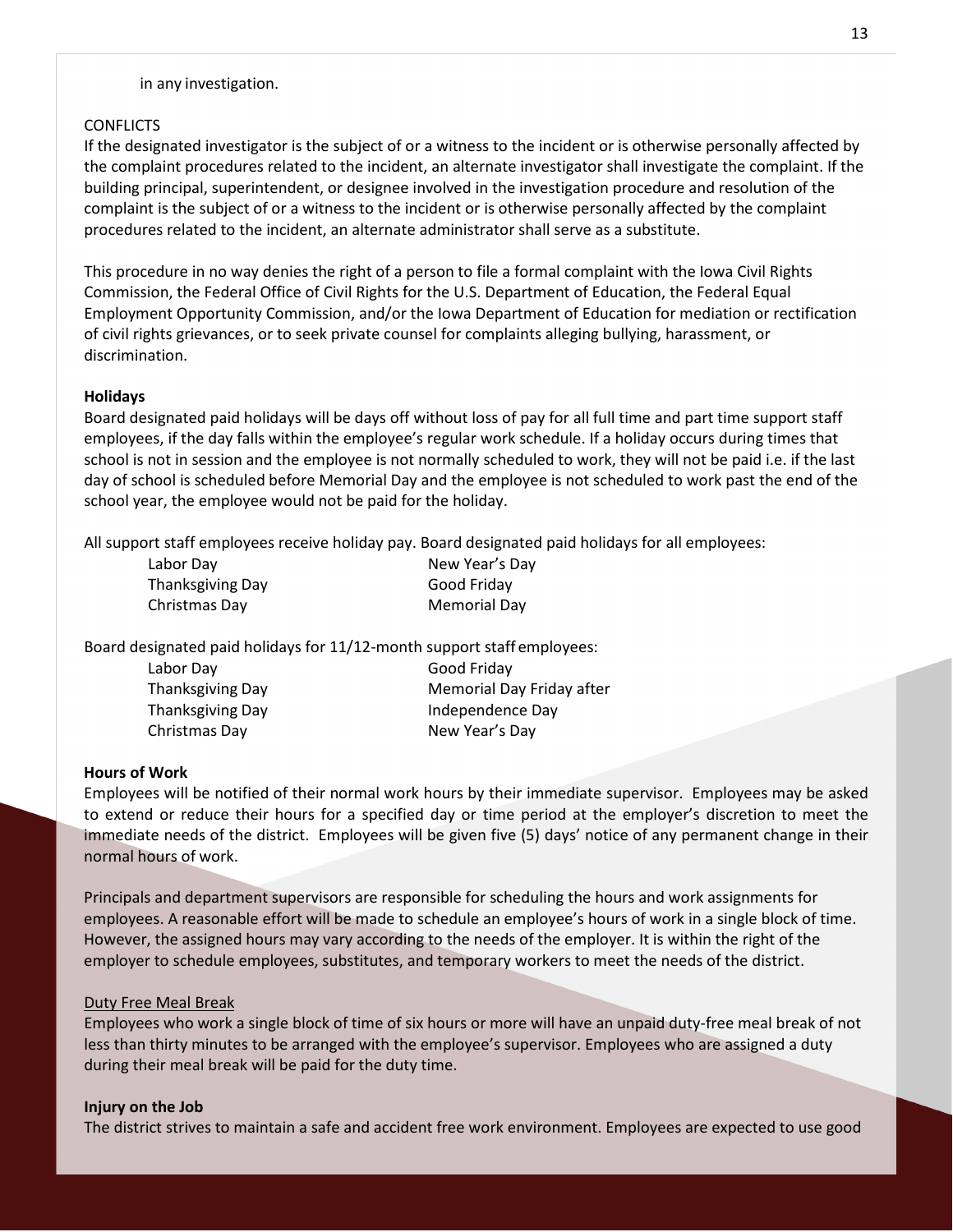judgment, follow safety guidelines and procedures, and avoid taking hazardous actions such as but not limited to not using equipment that they have not been trained on, standing on chairs, or inappropriately attempting to lift objects.

It is the responsibility of the employee injured on the job to inform their supervisor and the business office of all injuries (minor and more serious) within **twenty-four** hours of the occurrence. An accident report needs to be completed by calling **EMC onCall Nurse at 1-844-322-4668 and notifying the business office.** The employee will need to work with the business office to file any Worker's Compensation claims that need to be filed.

#### <span id="page-14-0"></span>**Insurance**

Employees who are regularly scheduled to work 30 hours or more per week shall be eligible annually to participate in the group health insurance plan. Such regular employees who also wish to purchase insurance coverage for their spouse or dependents may do so by meeting the requirements of the insurer.

Eligible employees who work less than 12 months per year shall receive a prorated contribution to the cost of insurance based upon the portion of a full work year that the employee is employed.

The board currently contributes the monthly premium amount equivalent to a PPO 1000 plan, or a comparable mutually agreed upon plan, toward the cost of insurance coverage for each fulltime, twelve-month employee. The employee may apply the payment to single or family coverage.

An employee who is on an unpaid leave, other than FMLA leave, shall be required to pay the premium to maintain coverage if the leave is more than thirty days long.

#### <span id="page-14-1"></span>**Leave Requests**

All leave requests must be scheduled using the districts electronic leave request system (AESOP) prior to taking leave. If the leave is the result of an emergency, the employee must directly notify their supervisor of the need to be absent within 1 hour of the employee's scheduled work time or as soon as it is logistically possible to do so. Employees who are absent from work without making appropriate contact and obtaining approval by their supervisor will be considered to have abandoned their position and may be subject to employee discipline up to and including termination.

#### Bereavement Leave

Up to five (5) days per occurrence, not cumulative, for death of a member of the immediate family. The immediate family includes child, stepchild or other custodial dependent, spouse, parent, brother, sister, motherin-law, father-in-law, brother-in-law, sister-in-law, son-in-/law, daughter-in-law, grandchild or grandparent of the employee.

A maximum of two days of bereavement leave will be granted for the death of a close friend or other relative not listed above.

#### Family Medical Leave Act

Eligible employees of the district are entitled to unpaid family and medical leave to the same extent and subject to the same terms and conditions as set forth in the Family and Medical Leave Act of 1993. Employees must have been continuously employed by the district for a period of 12 months in order to be eligible to use family and medical level benefits under FMLA. An employee who is absent for three consecutive days for personal illness or for the care of a family member are required to complete FMLA forms. These are available in the Business Office.

#### Illness in the Immediate Family

Employees shall be granted leave of absence at full pay for an illness in the immediate family (spouse, children,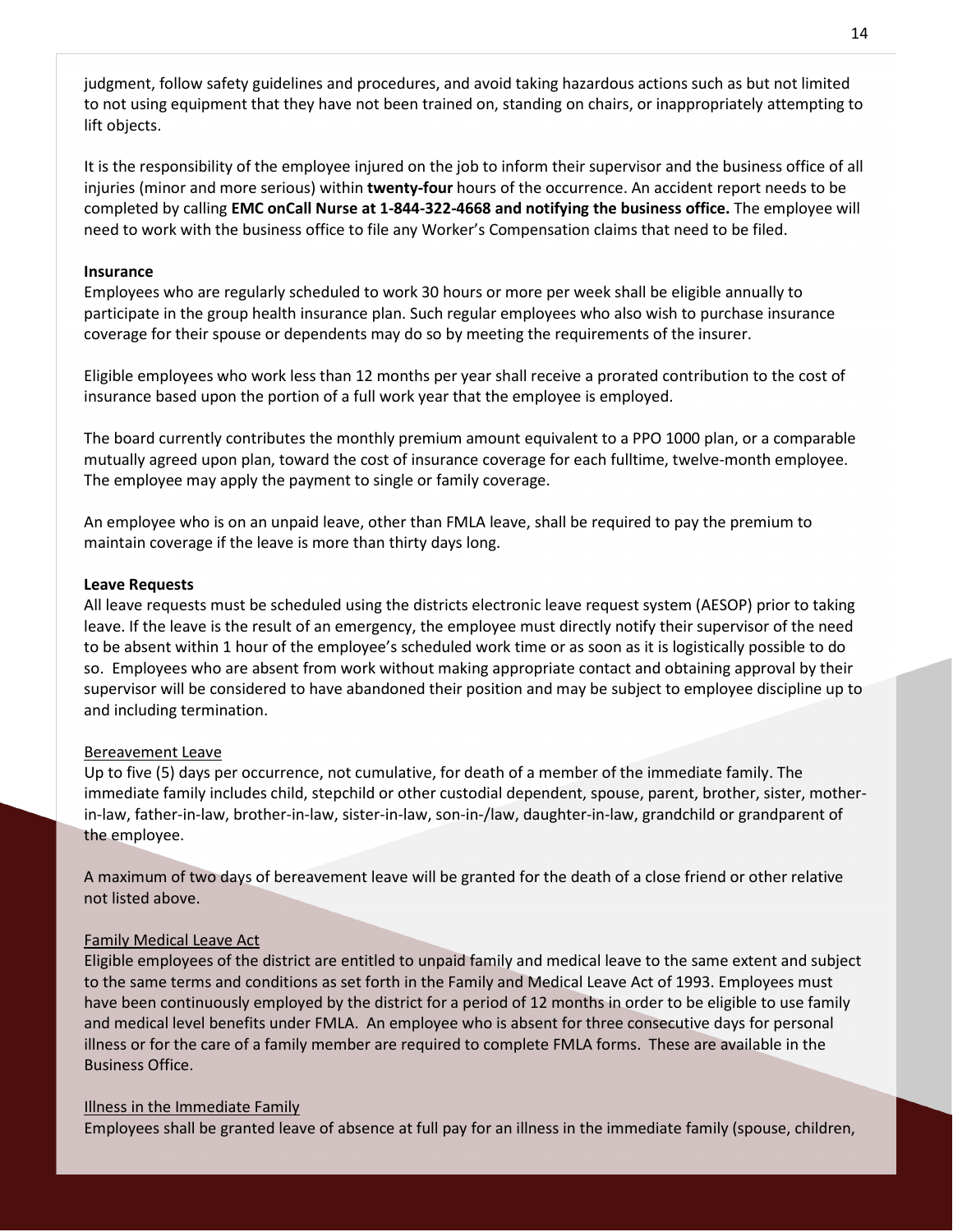mother, father, brother, sister, grandparent, or others of close familial relationship who, with approval of the Superintendent, because of a more unusual family or household arrangement, present a problem of immediate dependence prior to and at the time of said illness) not to exceed a total of five (5) days per year. If needed, one of these days may be used for a circumstance, in the immediate family, that cannot be accomplished outside of the working day. Such days are non-cumulative. An employee may request an additional unpaid leave of absence for up to one year, such request subject to the approval of the Board.

#### Jury Duty

The Board will allow classified employees to be excused for jury duty unless extraordinary circumstances exist. The Superintendent has the discretion to determine when extraordinary circumstances exist.

Jury duty leave may be paid or unpaid. If jury duty is paid leave, the employee must pay the school district the money he/she received for being on the jury.

When the employee is dismissed from jury duty, the employee shall report to their supervisor. The employee shall be required to perform the employee's duties remaining to be completed that day.

#### Military Service

The Board recognizes classified employees may be called to participate in the armed forces, including the National Guard. If a classified employee is called to serve in the armed forces, the employee shall have a leave of absence for military service until the military service is completed.

The leave shall be without loss of status or efficiency rating, and without loss of pay during the first thirty calendar days of the leave.

#### Personal Leave

At the beginning of the school year, each non-certified employee shall be granted two (2) days of leave without loss of pay to be used for the employee's personal business at the employee's discretion. A day is defined to be the employee's normal working day. For example, if you normally work 4 hours per day, one personal day of 4 hours is intended.

An employee planning to use a leave day shall notify his/her supervisor three (3) days in advance except in cases of emergency.

No personal leave day will be allowed the work day immediately preceding or immediately following any holiday, paid vacation, school recess, during the first or last weeks of the school year, or non-contract days such as teacher's workshops, in-services or parent-teacher conferences, except in cases of emergency. Should an emergency arise during the above days, permission is to be obtained from the employee's immediate supervisor.

Only one employee per job classification may be absent for a personal leave day at a time and will be granted on a first com-first serve basis. Exceptions may be made at the supervisor's discretion. Consideration will be given to the nature of the request, availability of a suitable substitute, and the impact on the overall work and learning environment. The decision is final and not subject to further grievance.

One personal leave day can be carried over to the next school year. Personal leave days shall not accumulate to more than 3 days in one year.

Each employee shall be reimbursed for a maximum of two (2) personal days not used during a school year. This reimbursement will be \$50 per day. A written request must be received in the Business Office on or before June 1<sup>st</sup> of the current school year. This reimbursement will be added to the employee's June check with appropriate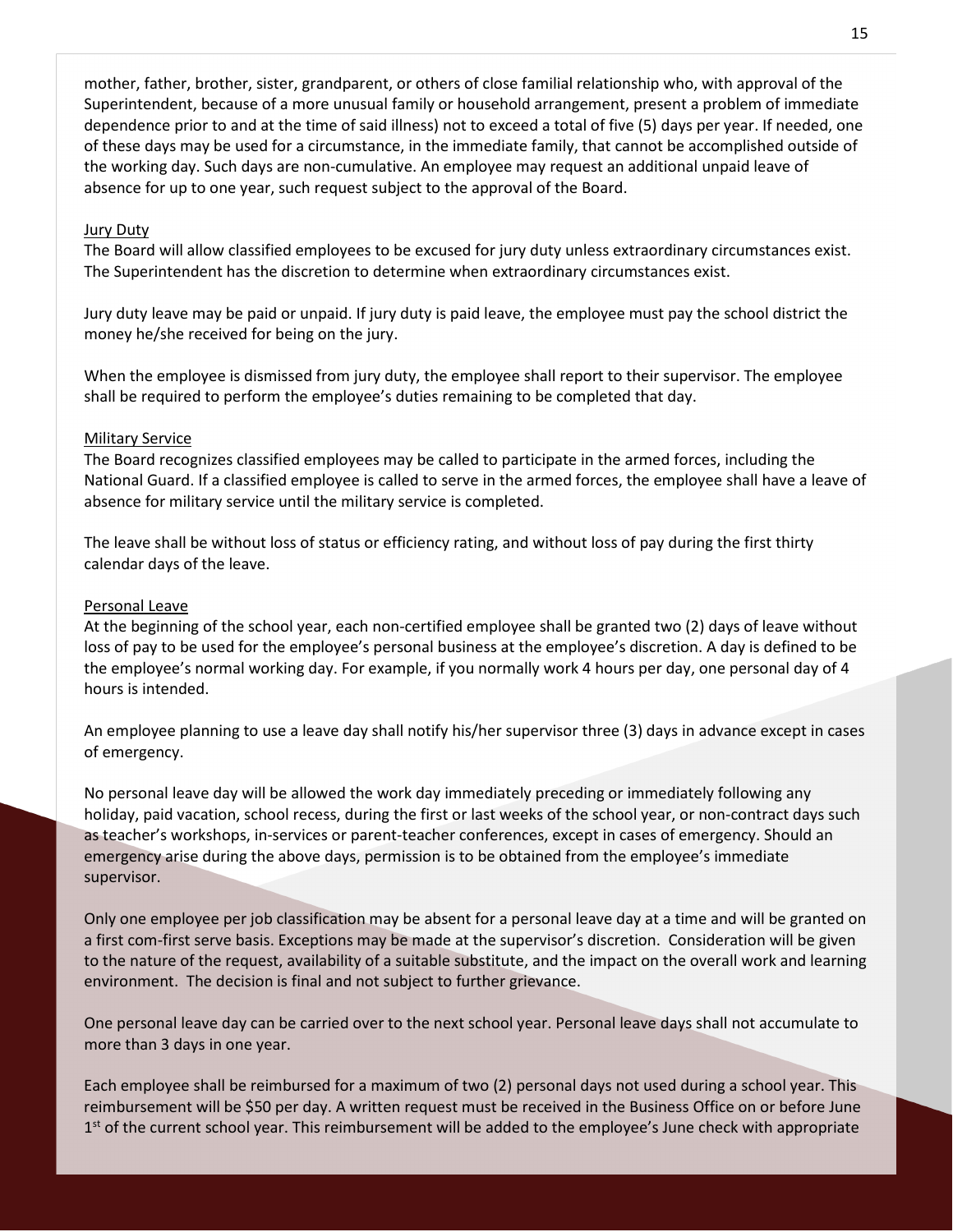#### taxes withheld.

#### Political Leave

The Board may provide a leave of absence to classified employees to run for elective public office. The Superintendent shall grant a classified employee a leave of absence to campaign as a candidate for an elective public office as unpaid leave.

The employee will be allowed one period of leave to run for the elective public office, and the leave may commence any time within thirty days of a contested primary, special, or general election and continue until the day following the election.

The request for leave must be in writing to the Superintendent at least thirty days prior to the starting date of the requested leave. The Board may deny the request for leave if the leave of absence would cause a substantial disruption in the work place or it is deemed in the best of interest of the district to do so.

#### Professional Leave

Professional leave may be granted to classified employees for the purpose of attending meetings and conferences directly related to their assignments. This request should be made using AESOP and the supporting documentation provided to the employee's direct supervisor.

It shall be within the direct supervisor to grant professional leave. The leave may be denied on the day before or after a vacation or holiday, on special days when services are needed, when it would cause undue interruption of the education program and school district operation, or for other reasons deemed relevant by the supervisor.

#### Sick Leave (for personal use only)

Employees may access sick leave for their personal illness. Sick leave may not be used for family members or for any other reason. Evidence may be required to confirm the employee's illness, the need of illness leave, the ability to return to work and the capability to perform the dutiesrequired. Abuse of sick leave will result in employee discipline up to and including termination of employment.

Sick leave applies as follows:

| $1st$ year           | 10 days |
|----------------------|---------|
| $2nd$ year           | 11 days |
| 3rd year             | 12 days |
| $4th$ year           | 13 days |
| 5 <sup>th</sup> year | 14 days |
| Subsequent years     | 15 days |
|                      |         |

Unused sick leave is cumulative to 120 days.

An employee injured or disabled on the job may be eligible to receive a weekly benefit under the Iowa Workers' Compensation Law. If an employee receives Workers' Compensation benefits, the employee's accumulated sick leave will be reduced proportionate to the amount the Worker's Compensation benefits are to the employee's regular salary. At such time, the employee may also elect to have the Workers' Compensation benefits supplemented from the District by using either sick leave, vacation leave, and/or earned compensatory time. If supplemental payments are elected, leave time will be reduced by one full day for each day of absence. When all leave time is exhausted, supplemental payments will cease.

An employee shall be paid \$20 for each unused sick day upon resigning or retiring from the district, provided the employee has been under contract with the district for a minimum of 10 consecutive years and the employee is resigning or retiring in good standing. This payment, not to exceed 100 days, shall be made in July of the next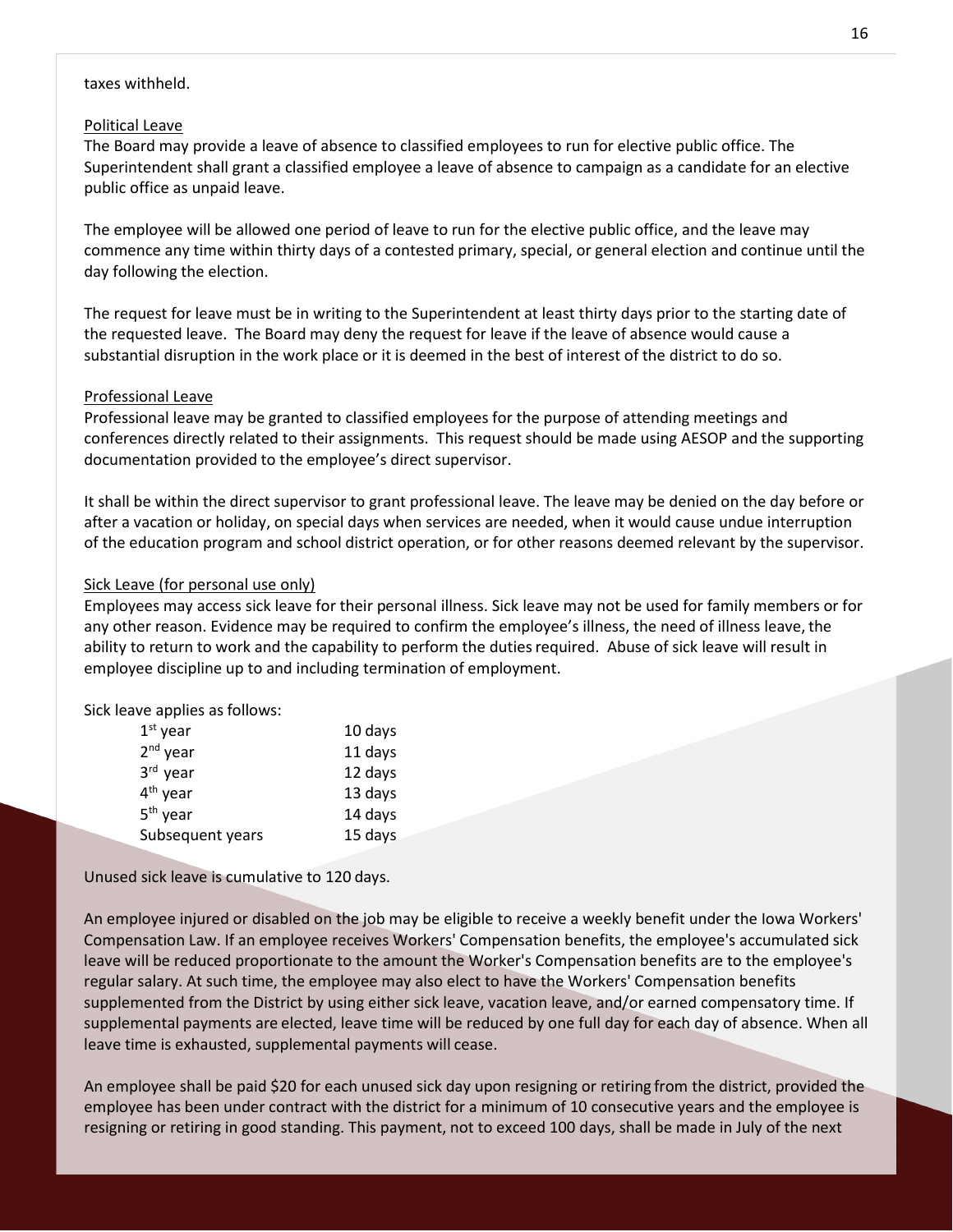fiscal year. This item would become effective with the 2006-2007 school year and will not be retroactive.

#### Unpaid Leave

Unpaid leave, not to exceed 5 per school year, may be used to excuse an involuntary absence not provided for in other leave policies. Unpaid leave for employees must be submitted on AESOP and authorized by the Superintendent/ or designee. Whenever possible, employees shall make a written request (email is acceptable) for unpaid leave ten days prior to the beginning date of the requested leave. If the leave is granted, the deductions in salary shall be made unless they are waived specifically by the Superintendent.

The Superintendent shall have complete discretion to grant or deny the requested unpaid leave or the number of days allowed. In making this determination, the Superintendent shall consider the effect of the employee's absence on the education program and school district operation, the financial condition of the school district, length of service, previous record of absence, the reason for the requested absence and other factors the Superintendent believes are relevant in making this determination.

If unpaid leave is granted, the duration of the leave period shall be coordinated with the scheduling of the education program whenever possible to minimize the disruption of the education program and school district operations.

While on unpaid leaves, the employee's interest in the retirement funds, accumulative sick leave, seniority, and salary shall be frozen.

#### Vacation Leave

Full-time, 11/12-month support staff employees will earn vacation days as follows:

- During consecutives years 1 through 8: 10 days of vacation
- After 8 consecutive years: 15 days of vacation

All vacations are subject to approval of the Superintendent through the appropriate administrator or supervisor. All employees shall have the equal opportunity to take earned vacation days throughout the entire year. Vacation time is non-cumulative. When a vacation includes a paid holiday, the paid holiday will be paid and not counted as vacation. The work year is defined as the 12 months from July 1 of one year through June 30 of the following year.

#### <span id="page-17-0"></span>**Licensure**

Employees who require a special license or other certification shall keep them current at their own expense. Licensing requirements needed for a position will be considered met if the employee meets the requirements established by law and by the Iowa Department of Education for the position.

#### <span id="page-17-1"></span>**Out of District Employment**

The district recognizes some classified employees may have other employment out of the district. The general work schedule for the district is published well in advance and work hours are normally constant. It is important employees with more than one employer become familiar with the work schedule and communicate concerns well in advance. Employees work schedules, duties and responsibilities will not be altered by the district to accommodate out of district employment. The employee may be requested to discontinue outside employment if it conflicts with the employee's ability to meet the needs of their assigned job duties.

#### <span id="page-17-2"></span>**Overtime**

Any employee subject to the overtime provisions of the Fair Labor Standards Act of 1938, as amended, and who is required to work in excess of 40 hours in any established work week, shall be compensated for the hours in excess of 40 at the rate of one and one-half (1-1/2) times the regular rate of pay for the service performed.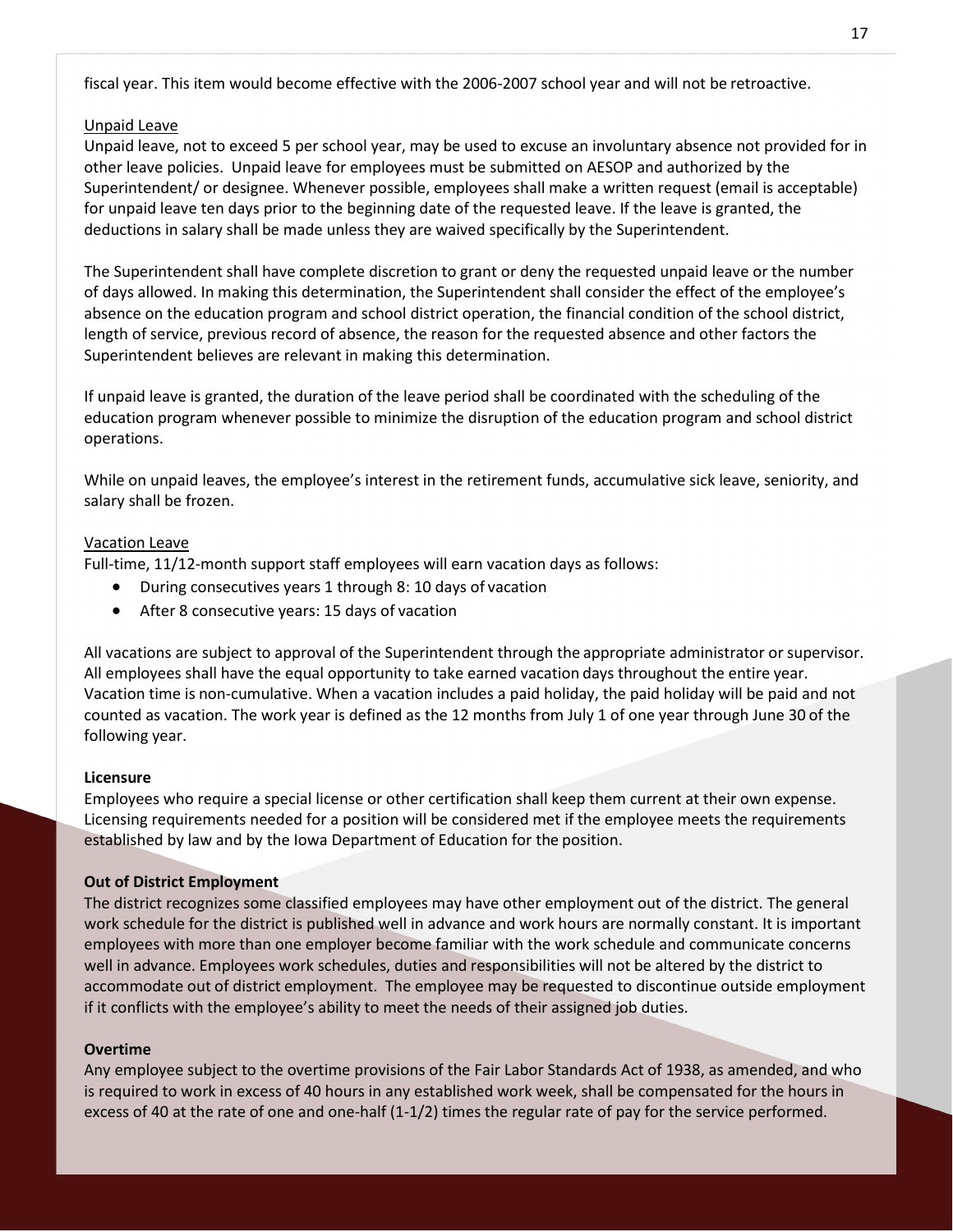Employees are required to have their immediate supervisor's approval prior to working hours that will result in overtime pay.

#### <span id="page-18-0"></span>**Pay Differential**

Custodians working a night shift beginning at or after 2:00 p.m. will receive a \$1.00 per hour pay differential.

Level II and Level III Teacher Associates will receive \$.15 per hour pay differential. Associates with Para Certification or a minimum of an Associate Degree in an education related field will receive a \$.15 per hour pay differential.

#### <span id="page-18-1"></span>**Pay Schedule**

Hours worked will be paid on the 20th of the month following the month in which the work was performed unless the pay date falls on or during a school holiday, vacation, or weekend. In such instance, the Business Office will attempt to distribute payment on the last previous working day. Direct deposit is the district preferred method of payment. Employees will need to notify the Business Office if a paper check is necessary at the point of hire.

#### <span id="page-18-2"></span>**Probationary Status**

New employees will be subject to a 60-day probationary period. An employee may be terminated for any reason during this probationary period.

#### <span id="page-18-3"></span>**Physical Exams**

Good health is important to job performance. Employees whose physical or mental health may be in doubt in the opinion of the administration, shall present additional satisfactory examination results when requested to do so. The expense of any additional examinations, if requested by the administration, shall rest with the Board of Education.

Bus drivers shall present evidence of good health prior to employment and every other year in the form of a physical examination report unless otherwise required by law or medical opinion.

If bus drivers go to the Shenandoah Medical Center Clinic for their required physical, the district will pay the Shenandoah Medical Center Clinic directly. If bus drivers go somewhere other than the Shenandoah Medical Center Clinic for their required physical, bus drivers covered by school insurance must turn the cost of the physical into insurance. After the payment process by the insurance company, the district will pay up to a maximum of \$50.00 on the balance of the physical directly to the doctor or medical clinic or, in some cases, to the employee. A bus driver that is not covered by school insurance will be reimbursed a maximum of \$50.00 toward the physical.

Influenza vaccinations are available each fall for all employees at no cost to the employee.

#### <span id="page-18-4"></span>**Professional Attire**

Employees are respectfully asked to dress appropriately and professionally. It is understood various work assignments in the system require employees to dress in different attire. Please consult with your direct supervisor if you have questions as to what is considered appropriate. Friday is considered jeans/spirit day. Teachers participating in jeans/spirit day will pay \$1 per Friday for the jean fund. Staff choosing to wear jeans on Friday, must also wear **Shenandoah gear**. The last Friday of the month is a free "jeans" day.

#### <span id="page-18-5"></span>**Reduction in Force**

The Board of Education retains the sole and exclusive right to determine the number of staff members to employ. If the Board determines that there shall be a reduction in the number of staff members, the Board will act upon the recommendation of the superintendent and administrative team to make such decisions. Consideration will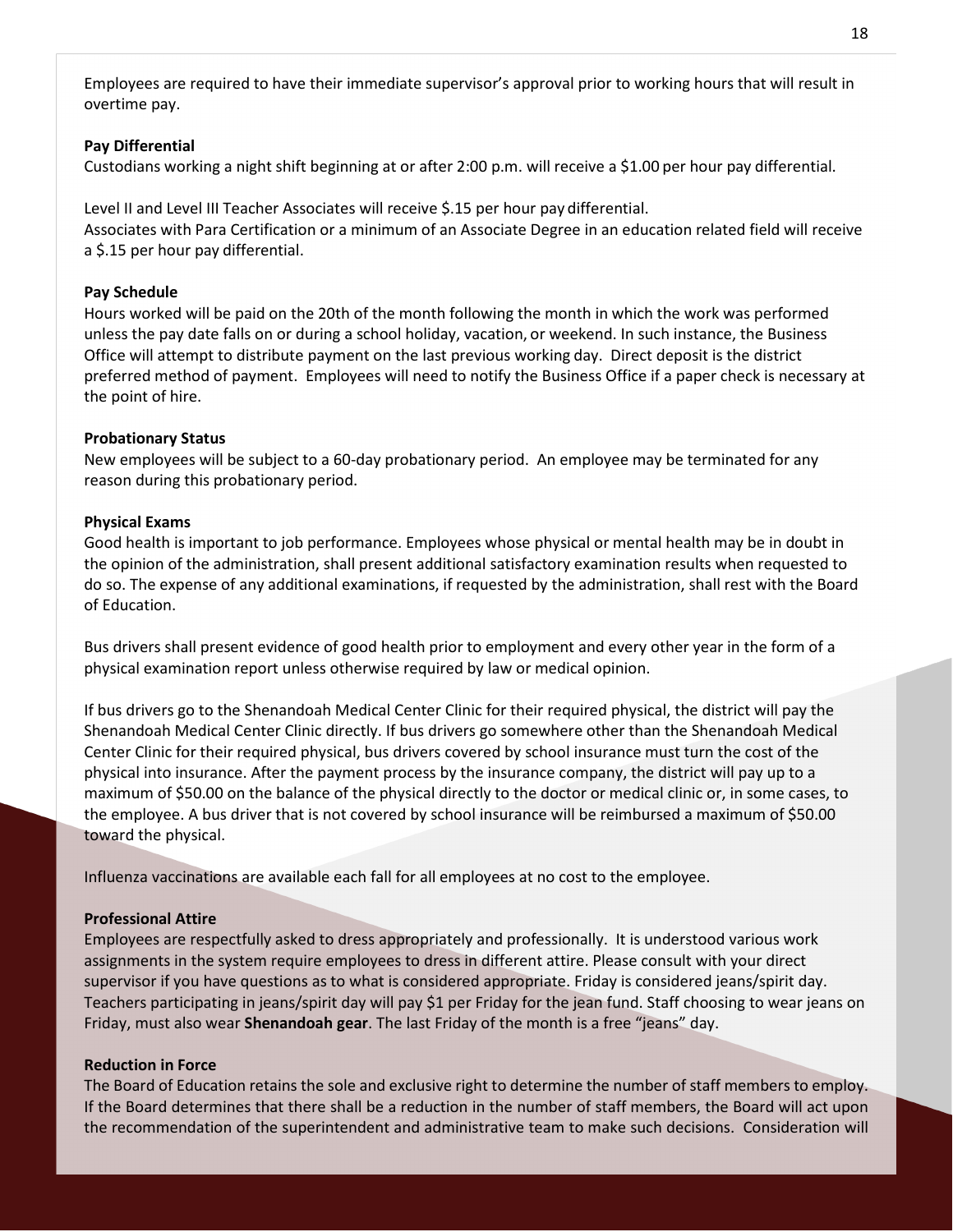be given to but not limited to an employee's past evaluations, attendance, experience, qualifications, training, licensing and other identified factor deemed appropriate to the given situation.

#### <span id="page-19-0"></span>**Resignation**

Support staff employees who wish to resign during the school work year will give the board notice of their intent to resign and final date of employment and cancel their employment within 10 work days prior to their last working day. A signed notice of the intent to resign will be in writing (email is acceptable) to the superintendent.

#### <span id="page-19-1"></span>**Reporting for Duty on Emergency Dismissals**

Supervisors may require some support staff employees to report for duty on days and remain at work when school is dismissed in order to meet the immediate needs of the district such as snow removal, assistance with displaced students, and other related situations. In most situations this type of action is not necessary and is only enacted when prudent; yet, all employees should be prepared to assist as needed and have alternate plans made for personal needs such as child and dependent adult care.

#### <span id="page-19-2"></span>**Required Training**

Employees will be paid to attend required or mandatory training at their hourly rate of pay.

#### <span id="page-19-3"></span>**Safety Procedures- Special Education Safety Plans**

Fire Evacuation-Physically Handicapped Students

The following procedure will be used for the evacuation of physically handicapped students who are unable to use stairs or unable to be quickly and safely moved from the building:

The teacher/teacher associate will assist the disabled student to an "area of safe refuge" behind fire doors. One staff member will be identified to stay with each physically disabled student.

The building principal will notify the fire department of the location of the "areas of safe refuge" where physically disabled students may be found. One staff member will be responsible to notify the fire department.

#### Hearing Impaired Students

The following procedure will be used for the evacuation of hearing-impaired students:

Although the building alarm system is equipped with light strobes – the teacher/teacher associate of a hearingimpaired student will make eye contact with the student and communicate the nature of the emergency. An assigned staff member will assist the hearing-impaired student to exit the building using the proper exit route.

#### Visually Impaired Students

The following procedure will be used for the evacuation of visually impaired students:

The teacher/teacher associate will assist the visually impaired student to exit the building using the proper exit route.

#### Tornado Precautions - Physically Handicapped Students

The following procedure will be used for the evacuation of physically handicapped students who are unable to use stairs or unable to be quickly and safely moved to designated areas of safety:

The teacher/teacher associate will assist the disabled student to an "area of safe refuge." Identified staff member(s) will assist each student to the appropriate tornado shelter area.

#### Tornado Precautions - Hearing Impaired Students

The following procedure will be used for moving hearing-impaired students to tornado shelter areas: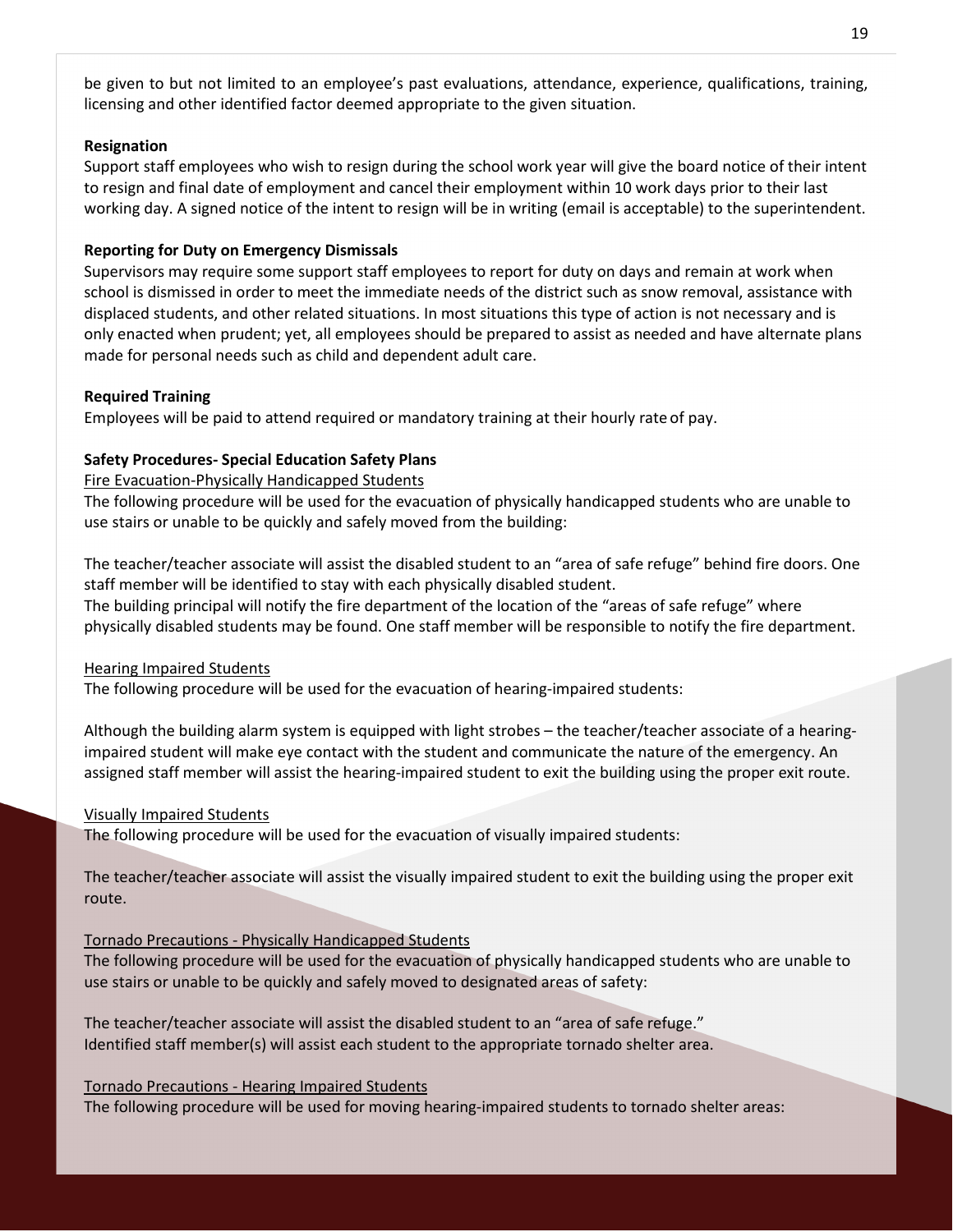The teacher of a hearing-impaired student will make eye contact with the student and communicate the nature of the emergency. The teacher/teacher associate will assist the hearing-impaired student to the appropriate tornado shelter area.

#### Tornado Precautions - Visually Impaired Students

The following procedure will be used for the evacuation of visually impaired students to tornado shelter areas:

The teacher/teacher associate will assist the visually impaired student to the appropriate tornado shelter area.

#### Gas Leak Evacuation – Physically Handicapped Students

The following procedure will be used for the evacuation of physically handicapped students who are unable to use the stairs or unable to be quickly and safely moved to designated area of safety:

The teacher/teacher associate will assist the physically disabled students to an "area of safe refuge" away from the building. The teacher/teacher associate will stay with each physically disabled student.

The building principal will notify the fire department of the location of the "areas of safe refuge" where physically disabled students may be found. The local fire department will be notified. The local police department will be notified.

#### Gas Leak Evacuation – Hearing Impaired Students

The following procedure will be used for the evacuation of hearing-impaired students:

The teacher/teacher associate of a hearing-impaired student will make eye contact with the student and communicate the nature of the emergency. The teacher/teacher associate will assist the hearing-impaired student to exit the building using the proper exit route. The local fire department will be notified. The local police department will be notified.

#### Gas Leak Evacuation – Visually Impaired Students

The following procedure will be used for the evacuation of visually impaired students:

The teacher/teacher associate will assist the visually impaired student to exit the building using the proper exit route. The local fire department will be notified. The local police department will be notified.

#### Intruder Alert – Physically Handicapped Students

The following procedure will be used for the movement of physically handicapped students who are unable to quickly and safely move to designated area of safety within the classroom:

Physically disabled students will be moved to an "area of safe refuge" within the classroom. One staff member will be identified to stay with each physically disabledstudent.

#### Intruder Alert – Hearing Impaired Students

The following procedure will be used for the movement of hearing-impaired students:

The teacher/teacher associate of a hearing-impaired student will make eye contact with the student and communicate the nature of the emergency. One staff member will assist the hearing-impaired student to an "area of safe refuge" within the classroom.

Intruder Alert – Visually Impaired Students The following procedure will be used for the movement of visually impaired students: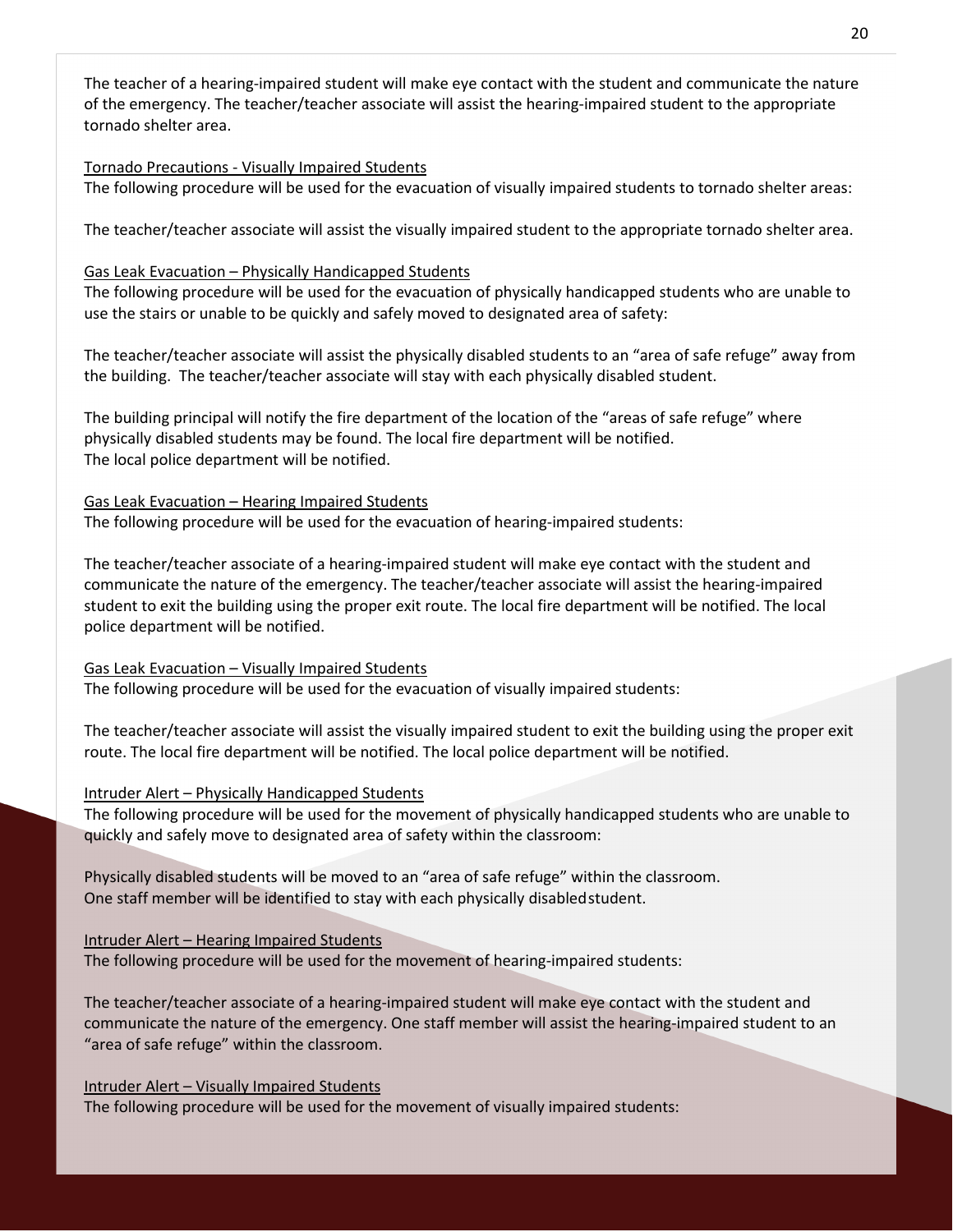The teacher/teacher associate will assist the visually impaired student to an "area of safe refuge" within the classroom.

#### <span id="page-21-0"></span>**Staff/Student Relationships**

All employees are responsible for conducting themselves in an appropriate manner and holding high ethical standards when interacting with students. All relationships must be professional in nature and must not suggest any form of romantic relationship that is real or perceived by the student or others. Grooming a romantic relationship or dating a student of any age is not acceptable and is subject to employee discipline including immediate termination of employment. Do not allow a student to spend excessive time or give obsessive attention to yourself. If you are having difficulty with a student, please contact your supervisor immediately to ask for assistance.

#### <span id="page-21-1"></span>**Substance-Free Workplace**

EMPLOYEES ARE HEREBY NOTIFIED it is a violation of the Substance-Free Workplace policy for an employee to unlawfully manufacture, distribute, dispense, possess, use, or be under the influence of in the workplace any narcotic drug, hallucinogenic drug, amphetamine, barbiturate, marijuana or any other controlled substance or alcohol, as defined in Schedules I through V of section 202 of the Controlled Substances Act (21 U.S.C. 812) and as further defined by regulation at 21 C.F.R. 1300.11 through 1300.15 and Iowa Code Chapter 204.

"Workplace" is defined as the site for the performance of work done in the capacity as a employee. This includes school district facilities, other school premises or school district vehicles. Workplace also includes non-school property if the employee is at any school-sponsored, school-approved or school-related activity, event or function, such as field trips or athletic events where students are under the control of the school district or where the employee is engaged in school business.

Employees who violate the terms of the Substance-Free Workplace policy may be required to successfully participate in a substance abuse treatment program approved by the board. The superintendent retains the discretion to discipline an employee for violation of the Substance-Free Workplace policy. If the employee fails to successfully participate in such a program the employee is subject to discipline up to and including termination.

EMPLOYEES ARE FURTHER NOTIFIED it is a condition of their continued employment that they comply with the above policy of the school district and will notify their supervisor of their conviction of any criminal drug statute for a violation committed in the workplace, no later than five days after the conviction.

#### <span id="page-21-2"></span>**Transfer of Assignment**

Employees are eligible to request a transfer to any vacancy within the system they are qualified to work. A transfer may also be initiated the supervisor or principal and approved by the superintendent, or by the superintendent.

When there is a vacancy within the system, a notice of the vacancy will be emailed to the staff and/or posted at least five (5) days at the Business Office, at the Bus Barn and in each school. Employees interested in applying for the vacancy shall submit their request for consideration in accordance with the notice of vacancy. Vacancies occurring May  $1<sup>st</sup>$  or after will be posted but may be filled prior to the five days.

The superintendent will consider the following in making final work assignments that are in the best interest of the district:

- Principal and supervisor recommendation;
- Employee adaptability, attendance, interest, longevity, skill, training, and work habits;
- Equal Opportunity Employment and Affirmative Action Policies;
- Immediate and long-term needs of the district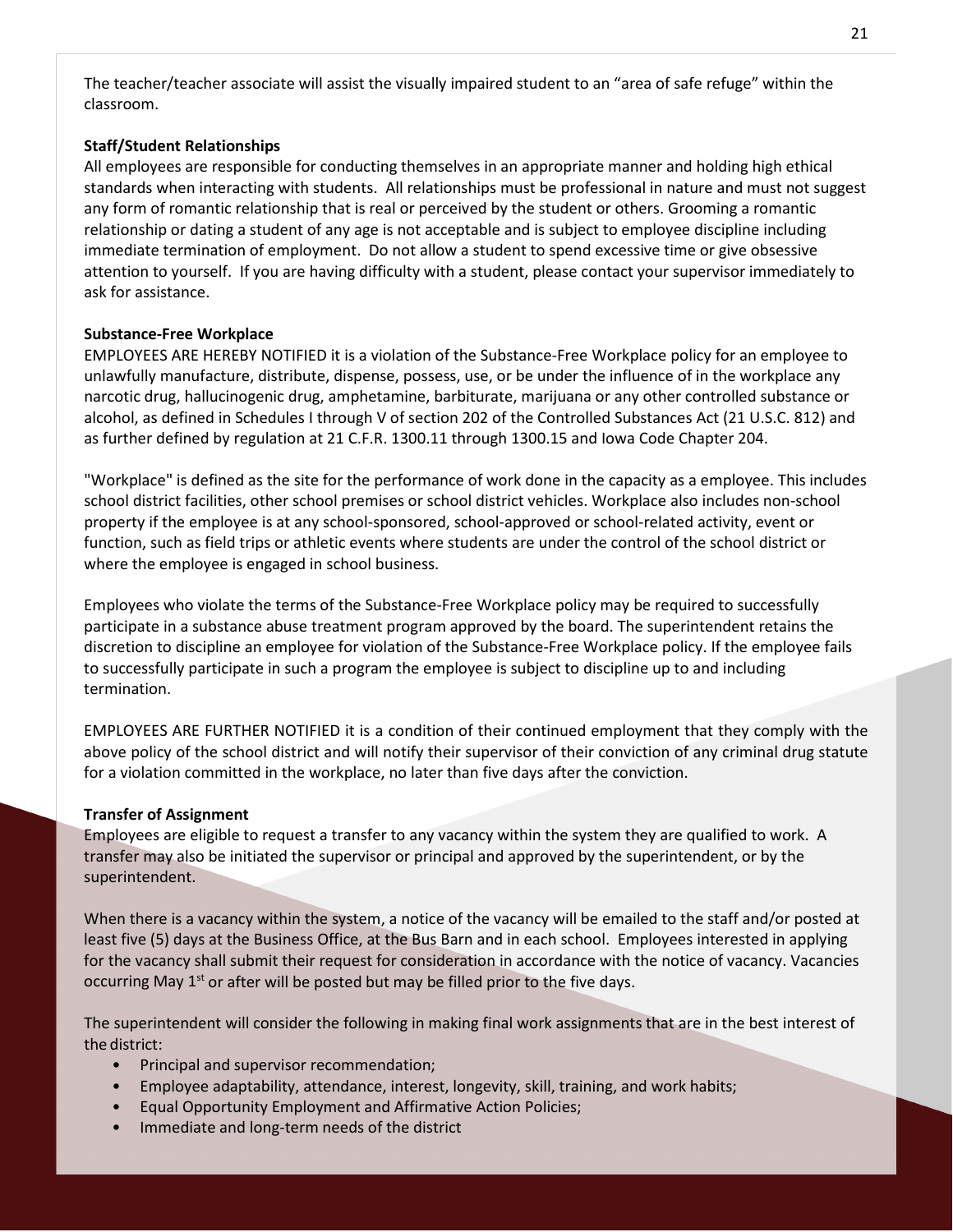Employees may be involuntarily transferred by the superintendent to fill a vacant position as determined by the needs of the district. Involuntary transfers shall be made known in writing to the employee involved.

#### <span id="page-22-0"></span>**Time Clock**

Employees are required to use the time clock management software to record their work hours. **The time clock management system will record actual hours worked rather than rounding hours.** All work hours (including overtime and compensation time) must be accurately recorded in the system for the employee to be paid. Employees must verify their time sheets by the specified day or time using the time clock management software. Failure to do so may delay in payment for service performed.

**Employees are to clock in at the beginning and out at end of their work assignment. A lunch period of 30 minutes will automatically be deducted for employees who are assigned to work 6 or more hours in a shift. Employees who are required to return to their work assignment by their supervisor or building principal during their lunch period will be paid for their lunch.** 

Misuse of the time clock system such as but not limited to: refusing to use the system, clocking in for another employee, asking another person to clock in for the employee, inappropriately altering hours, or intentionally damaging the system and are grounds for termination of employment.

Some positions require the use of paper time sheets. Employees assigned to use paper time sheets must have their time sheet signed and submitted to their supervisor. Failure to do so may delay in payment for service performed.

#### <span id="page-22-1"></span>**Transportation Pay Types**

#### Route Pay

Drivers who are assigned standard bus routes that provide a group of students transportation for their daily commute to school and home from school will be paid route pay.

Drivers who are assigned routes are responsible for completing and documenting pre-trip and post-trip inspections, fueling, cleaning, and washing the bus. This includes such things as adding oil, transmission fluid, etc.

#### Activity/Hourly Pay

Drivers who are providing transportation for school activities, field trips, individualized transportation for special education students, after school or summer camps, and similar activities that are not required by all students will be paid activity pay.

Drivers will be paid the activity pay or hourly rate for attending staff meeting and for required trainings.

Drivers who are assigned additional duties to clean, repair, remove snow, plan or other such duties will be paid at the activity pay or hourly rate.

Drivers must have their supervisor's approval in advance to be paid for additional duties.

All driving assignments that qualify for activity pay will be paid a minimum of an hour regardless of the amount of time the trip takes to complete.

Drivers that take students to APEX, Clarinda Academy, or other such specialized programs will be paid the activity pay or hourly rate. If a student refuses to transport or the parent cancels within 10 minutes of their pick-up time, the driver will be paid for a minimum of one hour.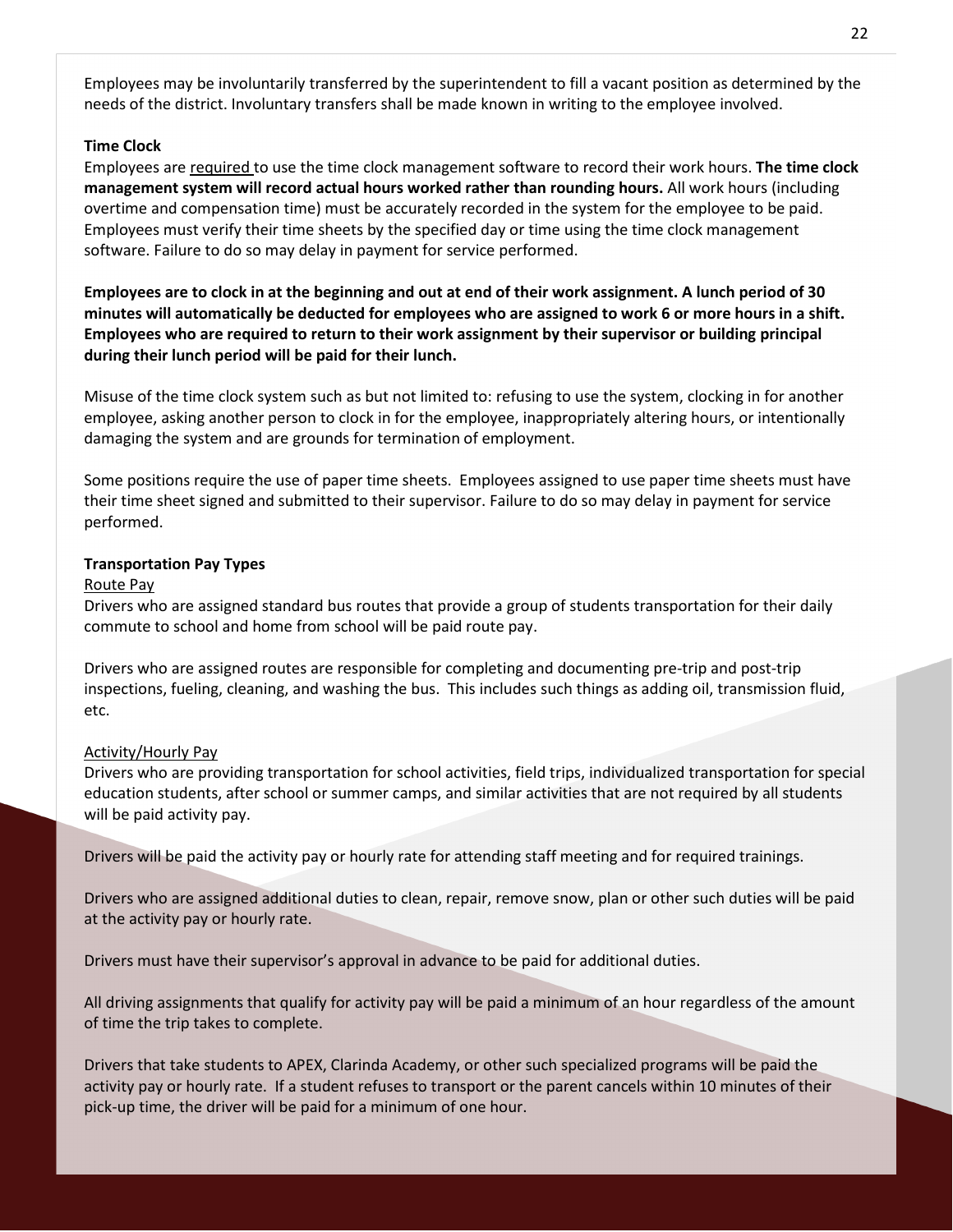#### <span id="page-23-0"></span>**Use of District Technology**

Employees must conduct themselves in a manner that does not disrupt from or disrupt the educational process and failure to do so will result in discipline, up to and including, discharge.

Usage of the school district's computer resources is a privilege, not a right, and that use entails responsibility. All information on the school district's computer system is considered a public record. Whether there is an exception to keep some narrow, specific content within the information confidential is determined on a case by case basis. Therefore, users of the school district's computer network must not expect, nor does the school district guarantee, privacy for e-mail or use of the school district's computer network including websites visited. The school district reserves the right to access and view any material stored on school district equipment or any material used in conjunction with the school district's computer network.

#### Social Networking or Other External Websites

For purposes of this policy any website, other than the school district website or school-school district sanctioned websites, are considered external websites. Employees shall not post confidential or proprietary information, including photographic images, about the school district, its employees, students, agents or others on any external website without consent of the superintendent. The employee shall adhere to all applicable privacy and confidentiality policies adopted by the school district when on external websites. Employees shall not use the school district logos, images, iconography, etc. on external websites. Employees shall not use school district time or property on external sites that are not in direct-relation to the employee's job. Employees, students and volunteers need to realize that the Internet is not a closed system and anything posted on an external site may be viewed by others, all over the world. Employees, students and volunteers who don't want school administrators to know their personal information, should refrain from exposing it on the Internet. Employees, who would like to start a social media site for school district sanctioned activities, should contact the superintendent.

#### General

The following rules and regulations govern the use of the school district's computer network system, employee access to the Internet, and management of computerized records:

- Employees will be issued a school district e-mail account. Passwords must be changed periodically.
- Each individual in whose name an access account is issued is responsible at all times for its proper use.
- Employees are expected to review their e-mail regularly throughout the day, and shall reply promptly to inquiries with information that the employee can reasonably be expected to provide.
- Communications with parents and/or students must be made on a school district computer, unless in the case of an emergency, and should be saved and the school district will archive the e-mail records according to procedures developed by the Technology Director
- Employees may access the Internet for education-related and/or work-related activities.
- Employees shall refrain from using computer resources for personal use, including access to social networking sites.
- Use of the school district computers and school e-mail address is a public record. Employees cannot have an expectation of privacy in the use of the school district's computers.
- Use of computer resources in ways that violate the acceptable use and conduct regulation, outlined below, will be subject to discipline, up to and including discharge.
- Use of the school district's computer network is a privilege, not a right. Inappropriate use may result in the suspension or revocation of that privilege.
- Off-site access to the school district computer network will be determined by the superintendent in conjunction with appropriate personnel.
- All network users are expected to abide by the generally accepted rules of network etiquette. This includes being polite and using only appropriate language. Abusive language, vulgarities and swear words are all inappropriate.